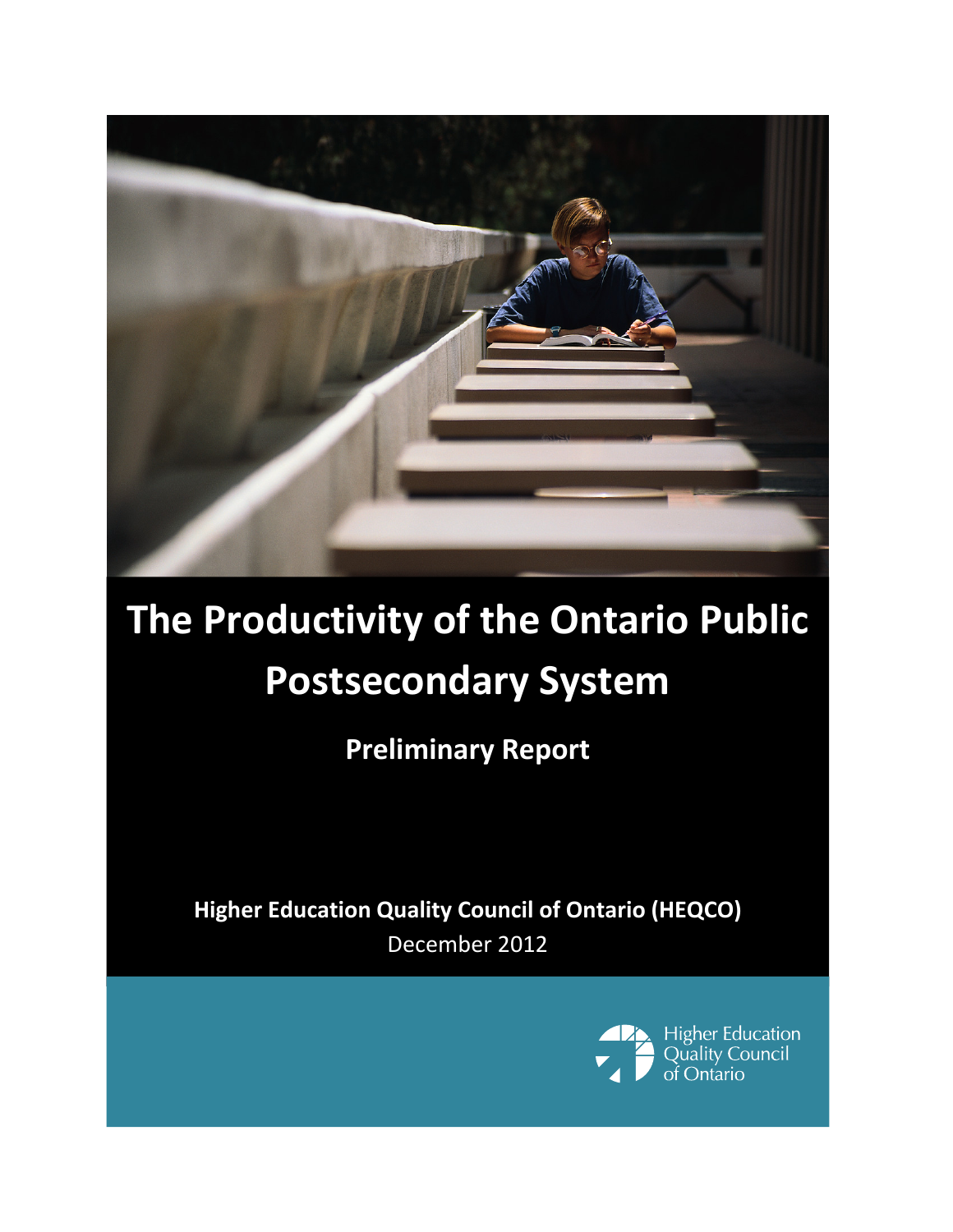**Cite this publication in the following format:**

Higher Education Quality Council of Ontario (2012). *The Productivity of the Ontario Public Postsecondary System Preliminary Report*. Toronto: Higher Education Quality Council of Ontario.

*The views expressed are those of HEQCO. © Queen's Printer for Ontario, 2012*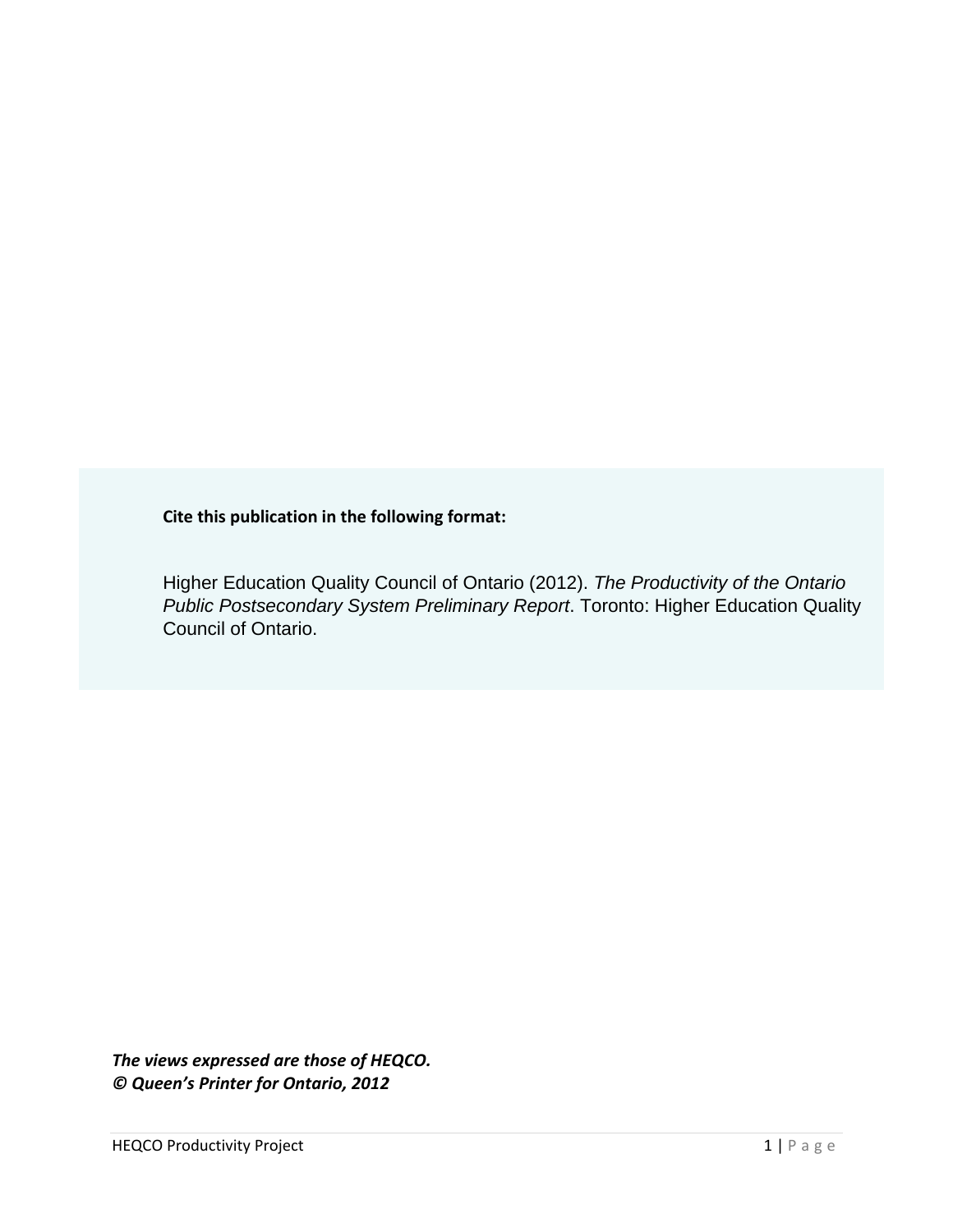# *With constrained resources and increased demand, Ontario's public postsecondary system must increase productivity to maintain quality.*

*Ontario's colleges and universities are already quite productive.*

*Increased productivity can result from government redesign of the postsecondary system and how it is funded, and at the institutional level by attention to faculty workload distribution.*

*Further critical information is required to better assess productivity and identify the most promising steps for improvement.*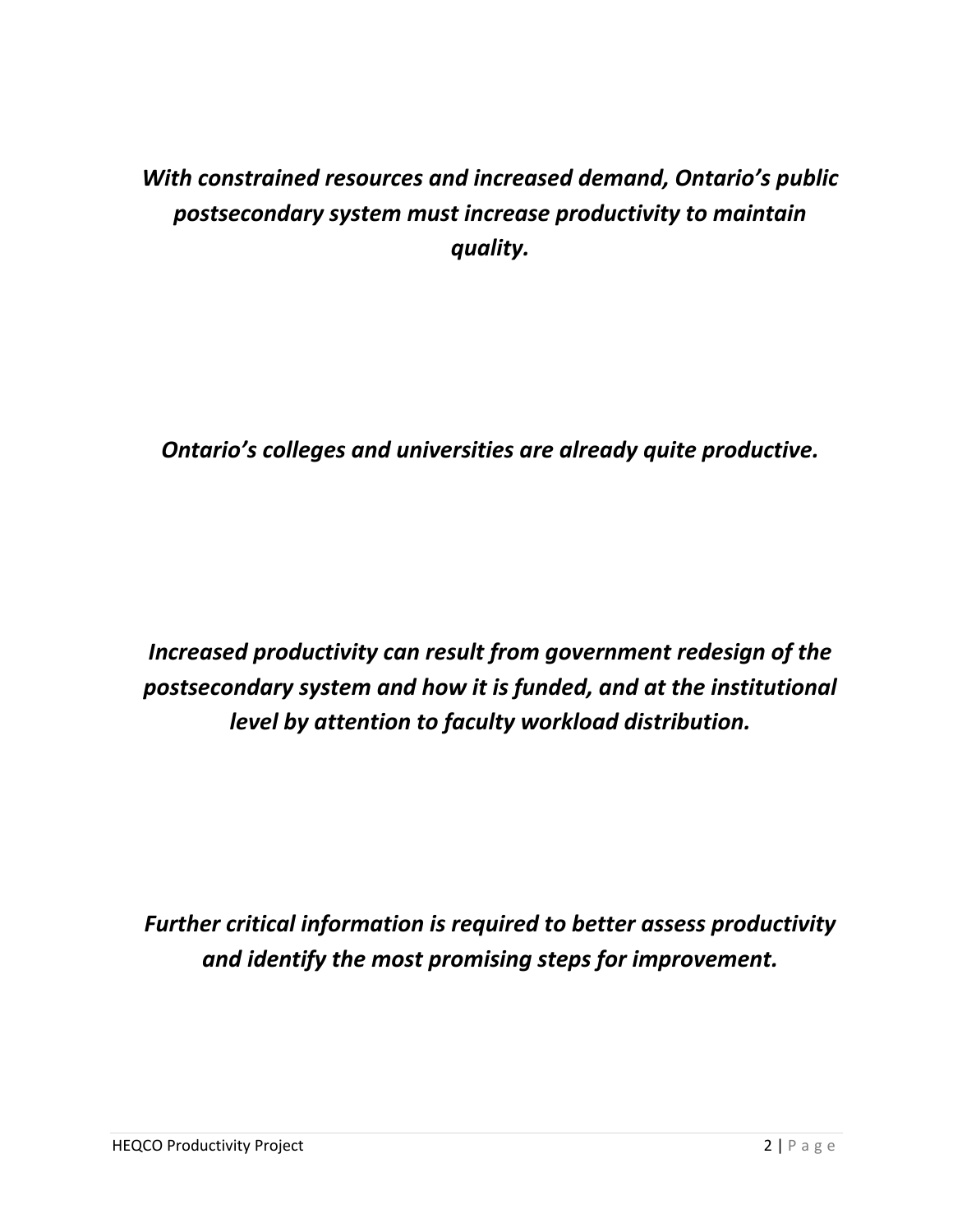# **TABLE OF CONTENTS**

| <b>Executive Summary</b> |                                                                                         |    |
|--------------------------|-----------------------------------------------------------------------------------------|----|
| Preamble                 |                                                                                         | 8  |
|                          | Measuring productivity in higher education                                              | 9  |
|                          | The HEQCO process for measuring the productivity of the Ontario postsecondary<br>system | 10 |
|                          | The productivity of the Ontario public postsecondary system $-$ measures                | 12 |
| Teaching                 |                                                                                         | 13 |
|                          | Enrolment                                                                               | 13 |
|                          | Graduates                                                                               | 17 |
| Research                 |                                                                                         | 22 |
| <b>Faculty Workload</b>  |                                                                                         | 25 |
| Data Gaps                |                                                                                         | 26 |
|                          |                                                                                         |    |

# Appendices

| Appendix 1. Select bibliography of interesting reading about defining and measuring<br>productivity in higher education | 29 |
|-------------------------------------------------------------------------------------------------------------------------|----|
| Appendix 2. List of Panel members and their affiliations                                                                | 30 |
| Appendix 3. Explanatory notes for figures and tables                                                                    | 31 |
| Appendix 4. Description of H-scores                                                                                     | 36 |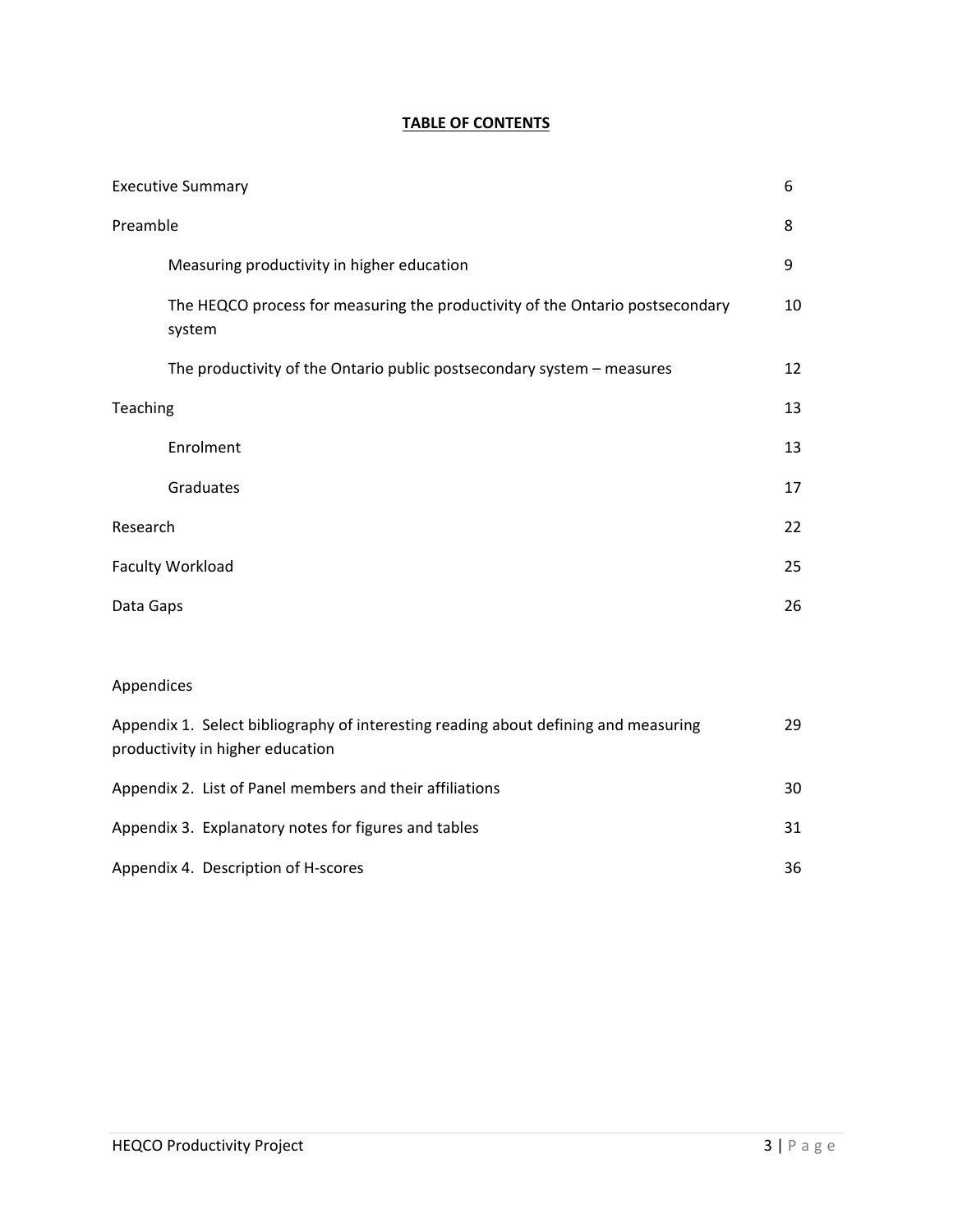# **LIST OF FIGURES**

| Figure 1. FTE student enrolments in the Ontario university sector                                             | 13 |
|---------------------------------------------------------------------------------------------------------------|----|
| Figure 2. FTE student enrolments in the Ontario college sector                                                | 14 |
| Figure 3. The average number of FTE students per full-time faculty member in the Ontario<br>university sector | 14 |
| Figure 4. The average number of FTE students per full-time faculty member in the Ontario<br>college sector    | 15 |
| Figure 5. Average operating dollars per FTE student for Ontario universities (in 2008 dollars)                | 16 |
| Figure 6. Average operating dollars per FTE student for Ontario colleges (in 2008 dollars)                    | 17 |
| Figure 7. Number of graduates from Ontario's university sector                                                | 17 |
| Figure 8. Number of graduates from Ontario's college sector                                                   | 18 |
| Figure 9. Number of graduates per full-time faculty member in the Ontario university sector                   | 18 |
| Figure 10. Number of graduates per full-time faculty member in the Ontario college sector                     | 19 |
| Figure 11. Average operating dollars per graduate in the Ontario university sector<br>(in 2008 dollars)       | 20 |
| Figure 12. Average operating dollars per graduate in the Ontario college sector<br>(in 2008 dollars)          | 21 |
| Figure 13. Ontario university tri-council funding per faculty (in 2008 dollars)                               | 22 |
| Figure 14. Mean normalized H-scores of faculty members in universities in each province                       | 24 |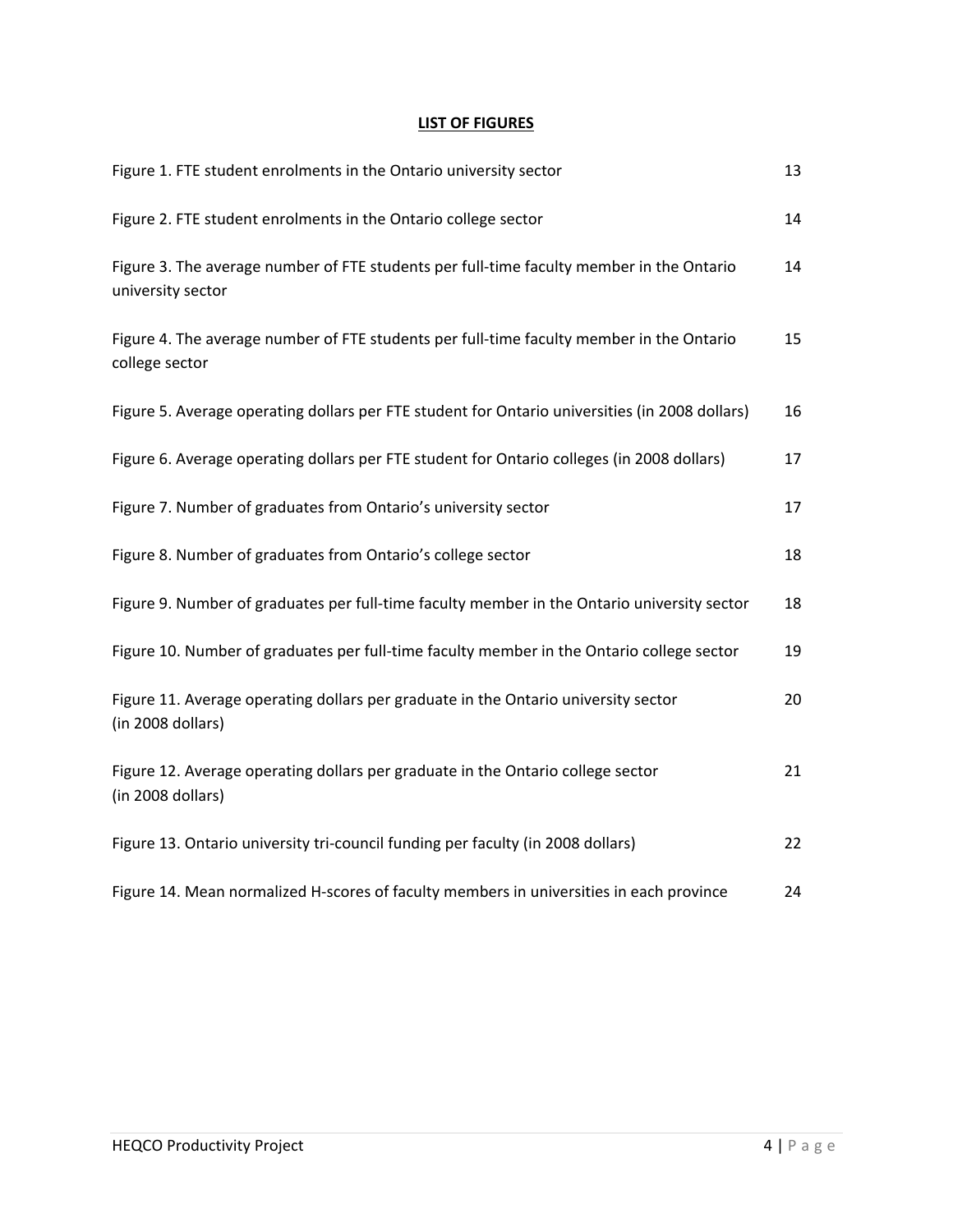# **LIST OF TABLES**

| Table 1. A comparison of the university student-to-faculty ratio in Canadian provinces in<br>2009/10                                                                                                      | 15 |
|-----------------------------------------------------------------------------------------------------------------------------------------------------------------------------------------------------------|----|
| Table 2. A comparison of university operating dollars per FTE student in Canadian provinces<br>in 2008/09                                                                                                 | 16 |
| Table 3. Provincial ranking of number of university graduates per full-time faculty member<br>in 2009/10                                                                                                  | 19 |
| Table 4. Provincial ranking of the average operating dollars per graduate in 2008/09 in<br>the university sector                                                                                          | 20 |
| Table 5. Ranking of Canadian provinces in tri-council funding per university faculty member<br>in 2010/11, in actual dollars                                                                              | 22 |
| Table 6. Provincial ranking of share of funding received in college-targeted NSERC<br>grant competitions in 2010/11 relative to each province's share of Canadian population,<br>based on the 2011 Census | 23 |
| Table 7. Mean normalized H-scores of faculty in universities in each province                                                                                                                             | 24 |
| Table 8. College full-time faculty workload                                                                                                                                                               | 25 |
| Table 9. University full-time faculty workload                                                                                                                                                            | 25 |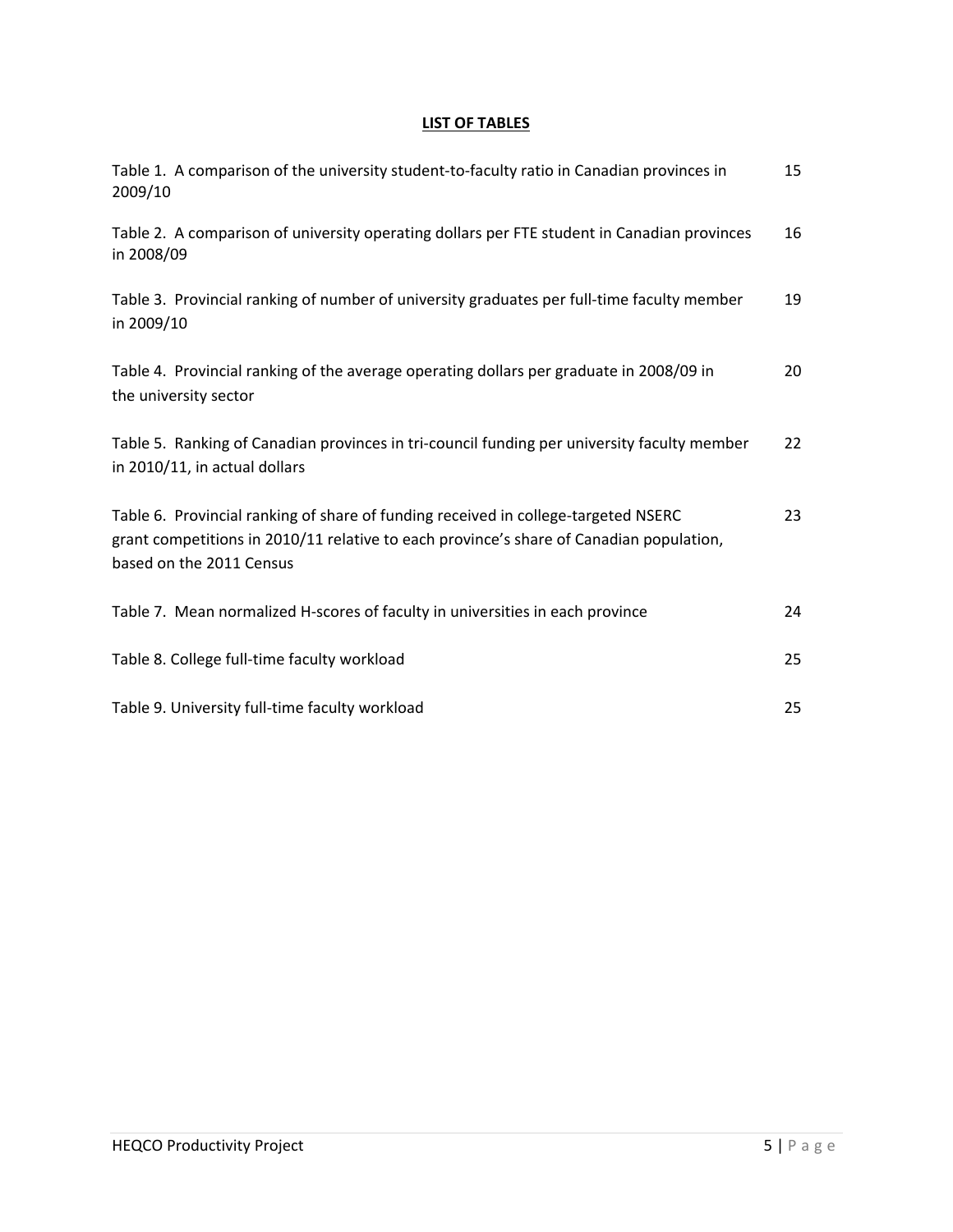#### **EXECUTIVE SUMMARY**

The fiscal situation in Ontario, coupled with continuing increased demand for postsecondary education, suggest that the postsecondary system and its institutions will have to increase productivity to sustain the same quality of education it now offers. This report presents a preliminary analysis of the productivity of the Ontario public postsecondary system to reveal where opportunities may exist to increase efficiency and productivity. We thank Colleges Ontario, the Council of Ontario Universities, and the Ministry of Training, Colleges and Universities (MTCU) for their advice and their collaboration with these analyses. This report was produced in a spirit of cooperation, giving us great optimism as we work together to address the challenges facing the Ontario postsecondary system. We also thank Statistics Canada for their valuable postsecondary databases and their assistance in the derivation of many of the inter-provincial comparisons in this report. Lastly, we thank members of the Expert Panel HEQCO assembled to guide, inform and support these preliminary analyses and preparation of this report.

There is considerable controversy about how best to measure productivity in higher education. This report uses measures generally understood to index productivity and therefore provides a set of relevant baseline measures of the Ontario system. Where possible, the productivity of Ontario's college and university sectors is compared to other Canadian provinces. This report also identifies informational and data gaps that must be addressed to provide an even better and more useful understanding of higher education productivity in Ontario.

Ontario universities have received increased absolute levels of funding and funding per student since 2002. Nonetheless, they are teaching more students per full‐time faculty member with less money per student than all other Canadian provinces. They also lead Canada in research profile and output. A pilot study of four institutions suggests that full-time faculty teach approximately three and one half courses over two semesters. On average, faculty who are not research intensive, as defined by the universities themselves, teach a little less than a semester course more than those who are research active.

The data available for colleges do not typically permit inter‐provincial comparisons. However, Ontario colleges are now teaching and graduating more students per faculty member with more funding per student than they were in 2002. In research competitions targeted to the college sector, Ontario receives a level of funding proportionate to the province's share of the population. There is a very detailed pan‐Ontario system for distributing faculty workloads, and colleges report that the average college full‐time faculty member is teaching about eight courses over two semesters.

Our analyses also suggest that the following information is necessary in the future to provide a more comprehensive and meaningful assessment of productivity in the Ontario system:

- 1. Measurement of the quality of education, especially the achievement of desired learning outcomes.
- 2. Better information on graduation rates. For this, we support MTCU's current initiative to implement universal use of the Ontario Education Number (OEN) at the postsecondary level. Ideally, a Canadian education number to track the movement of students between provinces is strongly recommended.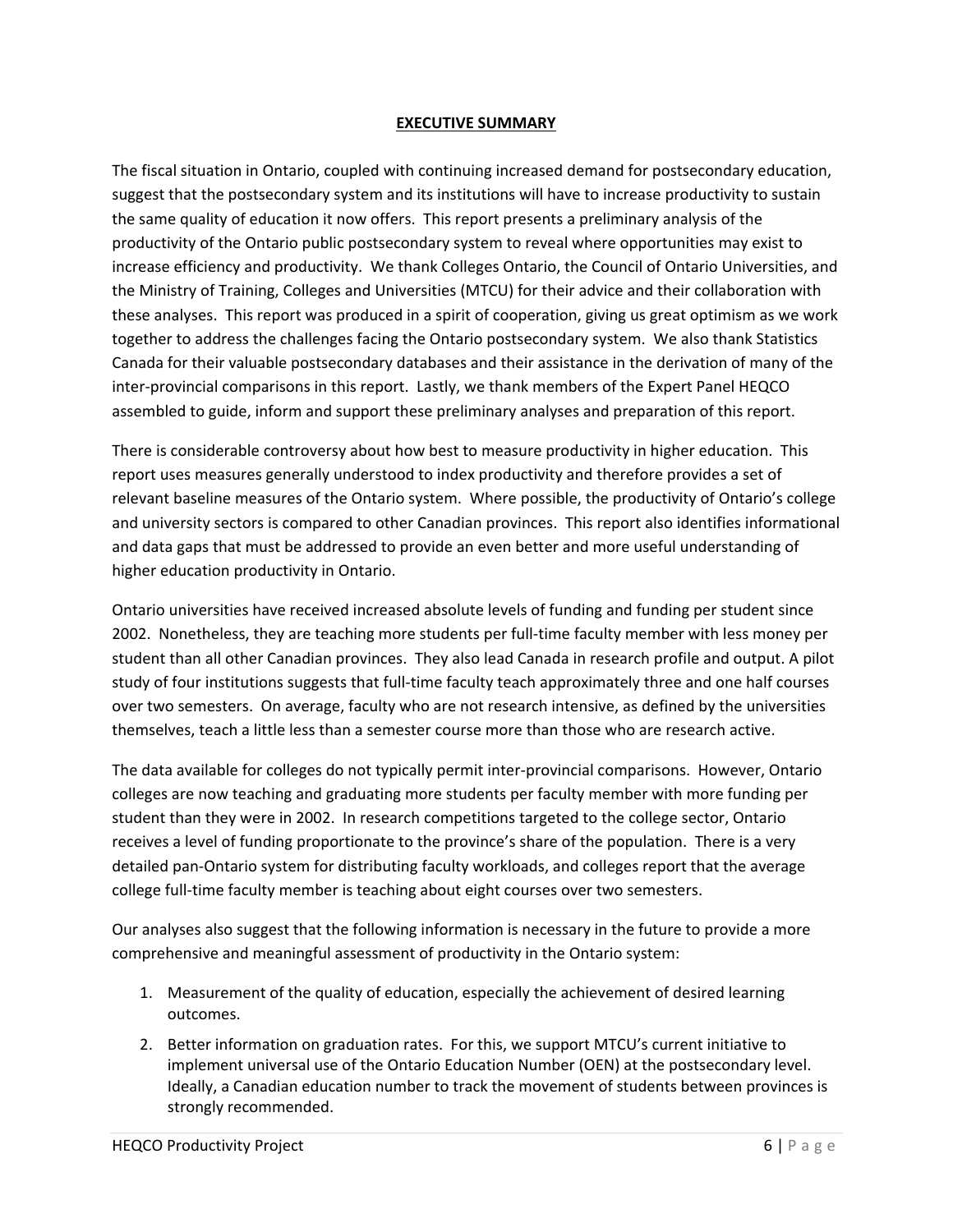- 3. Better information from employers with their assessment of and satisfaction with the knowledge and skill sets of postsecondary graduates.
- 4. More detailed measurement of relevant information in the college sector, both within Ontario and across Canada.
- 5. A more granular description of the workloads of university faculty, organized particularly by type of faculty appointment, and linked to research output and the full range of responsibilities expected of the professoriate.

Our preliminary analyses suggest that the Ontario system is already quite productive. The opportunities for the biggest future productivity increases are likely to be derived from government changes in the design of the Ontario postsecondary system and how it is funded. For individual institutions, the greatest productivity opportunities may lie in greater flexibility in the distribution and deployment of their faculty resources, particularly in the distribution of workloads of individual faculty taking into account their relative contributions to teaching and research.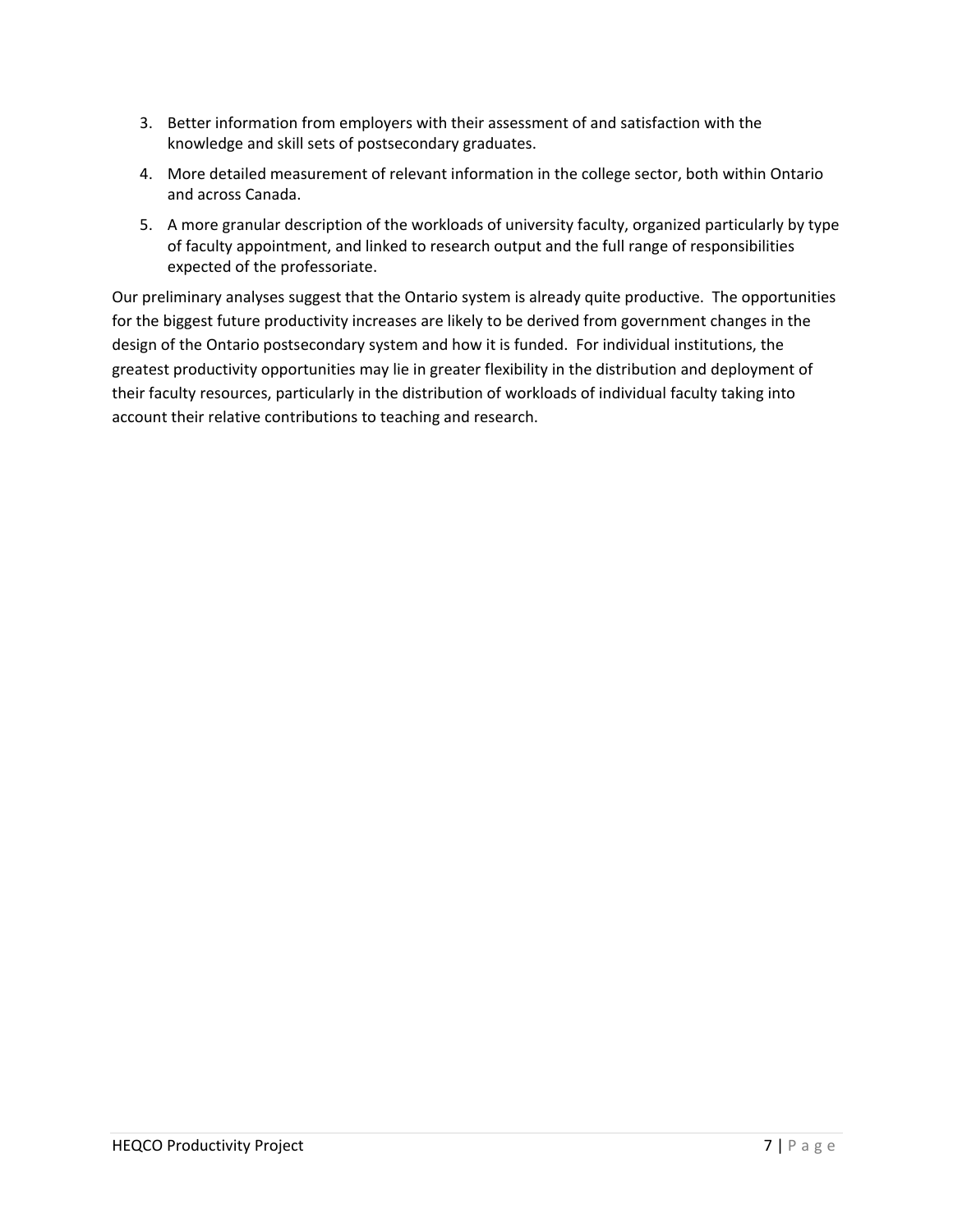#### **PREAMBLE**

On June 27, 2012, the then Minister of Training, Colleges and Universities, Glen Murray, wrote to the Presidents and Executive Heads of Ontario's public colleges and universities about a consultation process to motivate a transformation of the province's postsecondary system. In that letter, he asked the Higher Education Quality Council of Ontario (HEQCO) "to identify specific data elements that the ministry does not currently collect from institutions, but which are needed to improve the government's ability to make effective evidence‐based decisions."

Further discussion between HEQCO and the Ministry of Training, Colleges and Universities (MTCU) clarified that the government's initial interest was to identify opportunities to improve postsecondary education within the financial constraints expected for the Ontario public sector. In essence, it sought a preliminary analysis of the productivity of the Ontario public postsecondary system and, in particular, exploration of opportunities or initiatives that might enhance the output of the system given the expected financial constraints. The government appreciated that these early analyses might be limited by the absence of good data or evidence so it also requested identification of information that would be needed to conduct more in‐depth future analyses.

The timeliness and importance of a productivity analysis is suggested by a summary of the enrolment and financial pressures the Ontario postsecondary system is generally believed to be facing in the next several years.

Currently, universities suggest that they face a 2 to 3% gap between the annual increase of expenses and revenues. On the revenue side, decisions on Ontario's tuition fee policy, due for 2013/14, may impact the size of the gap. On the expenditure side, to date, universities have not succeeded in flattening wage increases, the single largest inflationary pressure on their budgets. Some universities suggest that the annual change to operating budgets to redress ongoing pension deficiencies, calculated on a going concern valuation basis (more will be needed to meet obligations for current service costs) may be in the order of about 3% of operating revenues. Universities must also address the considerable challenge of a growing deferred maintenance backlog. If the scenario comes to pass, and if the rate of inflation increases by 1%, universities could face a shortfall of 6 to 8% annually, at a time when they will be expected to take more students.

Although the cost drivers for colleges are not identical to those of universities, the overall financial situation of the college sector appears to be no better than that of universities. Over the past five years, colleges report that per student costs grew by about 4 to 5% per year. Per student operating funding (grants plus tuition) is not likely to keep pace. Colleges will face the same potential pressures as universities arising from tuition policy changes and inflation. Colleges also have a substantial documented deferred maintenance challenge. So, the college sector may also face a continuing future annual revenue shortfall of about 5 to 6% at a time when it too will be expected to enrol more students.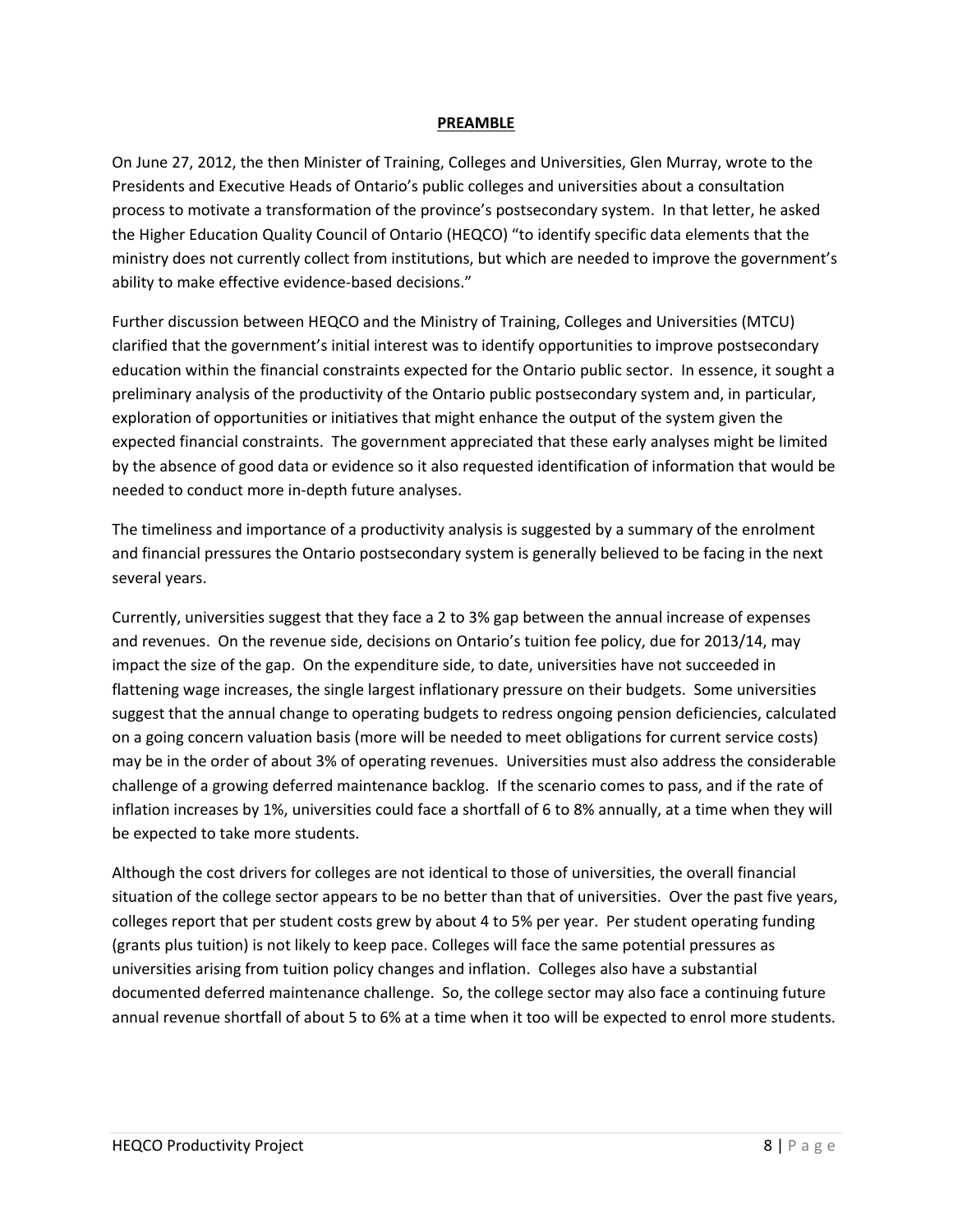Given the financial and enrolment realities, the key to future success is to increase productivity in ways that do not compromise quality. Both Colleges Ontario<sup>1</sup> and the Council of Ontario Universities<sup>2</sup> recently issued reports describing innovations in colleges and universities that have the potential to accomplish this. Innovative approaches are both necessary but also challenging given that our institutions are already efficient and cost-effective as evidenced by the number of students they accommodate and graduate, in spite of some of the lowest per student operating funding in the country. However, the magnitude of the financial pressure facing the Ontario system as described above, and the global and other challenges described in MTCU's recent discussion paper, $3$  collectively threaten the continued quality and competitiveness of Ontario's postsecondary system.

Bolder and broader changes will be needed if Ontario is to maintain a higher education system that students, the public and the province need and deserve. To meet current challenges, government will need to consider, among other items, broader and more systemic policy changes to increase productivity in defined directions or, as a minimum, to create a policy environment that enables and permits faster and bolder innovation at the institutional level.

The Productivity Project described herein is part of HEQCO's contribution to the analysis leading to these provincial policy changes. It is one of a set of HEQCO research projects on how to make Ontario's public postsecondary education system more productive and sustainable without compromising quality.**<sup>4</sup>** These projects are not an exercise in institutional rankings and are not driven simply by the need to reduce costs. Rather, consistent with HEQCO's legislated mandate, $5$  they are designed to provide the evidence and data leading to a contemporary policy framework to improve higher education in Ontario, and this report should be taken in that spirit.

#### **Measuring productivity in higher education**

Fundamentally, productivity measures the relationship between the outputs of a system and its inputs. The difficulty in productivity analyses is to agree on the relevant output and input measures, and this has proven to be particularly problematic in the case of higher education.

  $1$  Ontario's Colleges: Leading the Transformation to an Innovation Economy. June 2012.

http://www.collegesontario.org/outcomes/Innovation%20Report%202012.pdf<br><sup>2</sup> Beyond the Sage on the Stage: Innovative and Effective Teaching and Learning at Ontario Universities http://www.cou.on.ca/publications/reports/pdfs/cou\_beyond\_the\_sage\_on\_the\_stage---teaching-and-le, and Innovative Ideas, Improving Efficiency at Ontario Universities http://www.cou.on.ca/publications/reports/pdfs/innovative-ideas---<br>improving-efficiency-at-ontario

 $^3$  English: http://www.tcu.gov.on.ca/pepg/publications/DiscussionStrengtheningOntarioPSE.pdf. French:

http://www.tcu.govon.ca/epep/publications/DiscussionStrengtheningOntarioPSE-FR.pdf.<br><sup>4</sup> Aside from the processes identified here, HEQCO has recently completed two contracts initiating a comprehensive analysis of the consequences of two emerging trends – the greater use of online learning and the shift to competency-based credentialing – on the productivity, quality and cost of higher education programs, institutions and systems. We have begun an investigation of the degree to which accelerating times‐to‐completion can improve the productivity of the postsecondary system. We are also conducting an evaluation of the use of the Collegiate Learning Assessment and the Community College Learning Assessment to measure critical thinking in college and university students and are in the process of finalizing a set of metrics that represent an evaluation of the state of Ontario's postsecondary system (the Indicators Project). For more details about these projects, link to http://heqco.ca/en-CA/Research/Funded%20Research/Pages/Home.aspx 5 Higher Education Quality Council of Ontario Act, 2005, S.O. 2005, c. 28, Sched. G.

http://heqco.ca/SiteCollectionDocuments/heqco\_act\_2005\_EN.pdf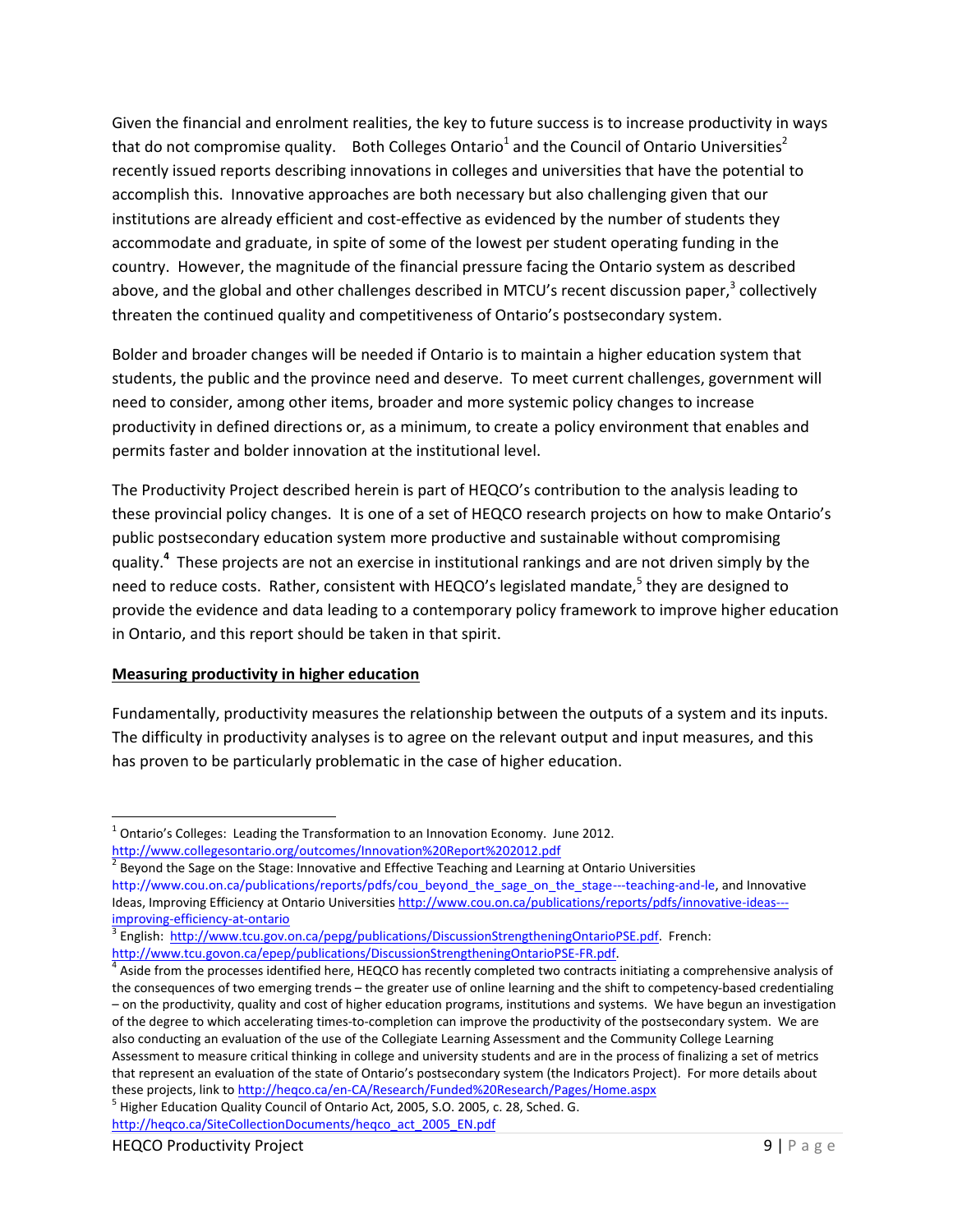A recent comprehensive report from an Expert Panel convened by the National Research Council in the

United States entitled, "Improving Measurement of Productivity in Higher Education"<sup>6</sup> highlights the conceptual and methodological difficulties of measuring productivity in higher education. The Panel's report contains several key messages:

- 1. The best productivity measures incorporate indices of both quantity and quality. As the Panel suggests, the desired and relevant productivity definition in higher education is the relationship between "quality adjusted outputs to quality adjusted inputs." Yet, as the Panel notes, we do not yet have agreed‐upon quality measures in higher education and so, in spite of its own admonition, the Panel's paper provides a new measure of higher education productivity that ignores quality measurements. However, the Panel does suggest several ways that quality could be incorporated, however imperfectly, into current productivity analyses.
- 2. Different levels of aggregation and analysis (course versus department versus institution versus system) provide different conceptual and methodological challenges in measurements of productivity.
- 3. Higher education institutions with different mandates and missions require different productivity measures to capture inputs and outputs relevant to these distinct types of institutions.
- 4. Broadly speaking, and where appropriate, one can and should measure both "instructional" and "research" productivity since both represent core expectations of some postsecondary institutions. Curiously, the Panel's own recommended measure of productivity completely ignores the domain of research.
- 5. Appropriate caution, context and interpretation must accompany any one-dimensional measures of productivity.
- 6. Any measurement regime is imperfect and can, and probably will, create incentives for gaming by institutions. Yet, the challenge of improving productivity in higher education is so acute and important that conducting the productivity analyses cannot be postponed until there is greater agreement on valid quality measures.

Other jurisdictions have attempted to measure the productivity of their postsecondary systems or institutions. These analyses are all tempered by the caveats and key messages provided by the National Academies Report. A short bibliography of some of the more informative recent analyses is provided in Appendix 1.

# **The HEQCO process for measuring the productivity of the Ontario postsecondary system**

Given the provincial charge to us, HEQCO assembled a Panel of informed advisors from the college and university sectors and government to guide and advise on the project. Panel members are listed in Appendix 2.

<sup>6</sup> National Research Council (2012). *Improving Measurement of Productivity in Higher Education*. Panel on Measuring Education Productivity: Conceptual Framework and Data Needs. Teresa A. Sullivan, Christopher Mackie, William F. Massy and Esha Sinha, eds. Committee on National Statistics and Board on Testing and Assessment, Division of Behavioral and Social Sciences and Education. Washington, DC: The National Academies Press.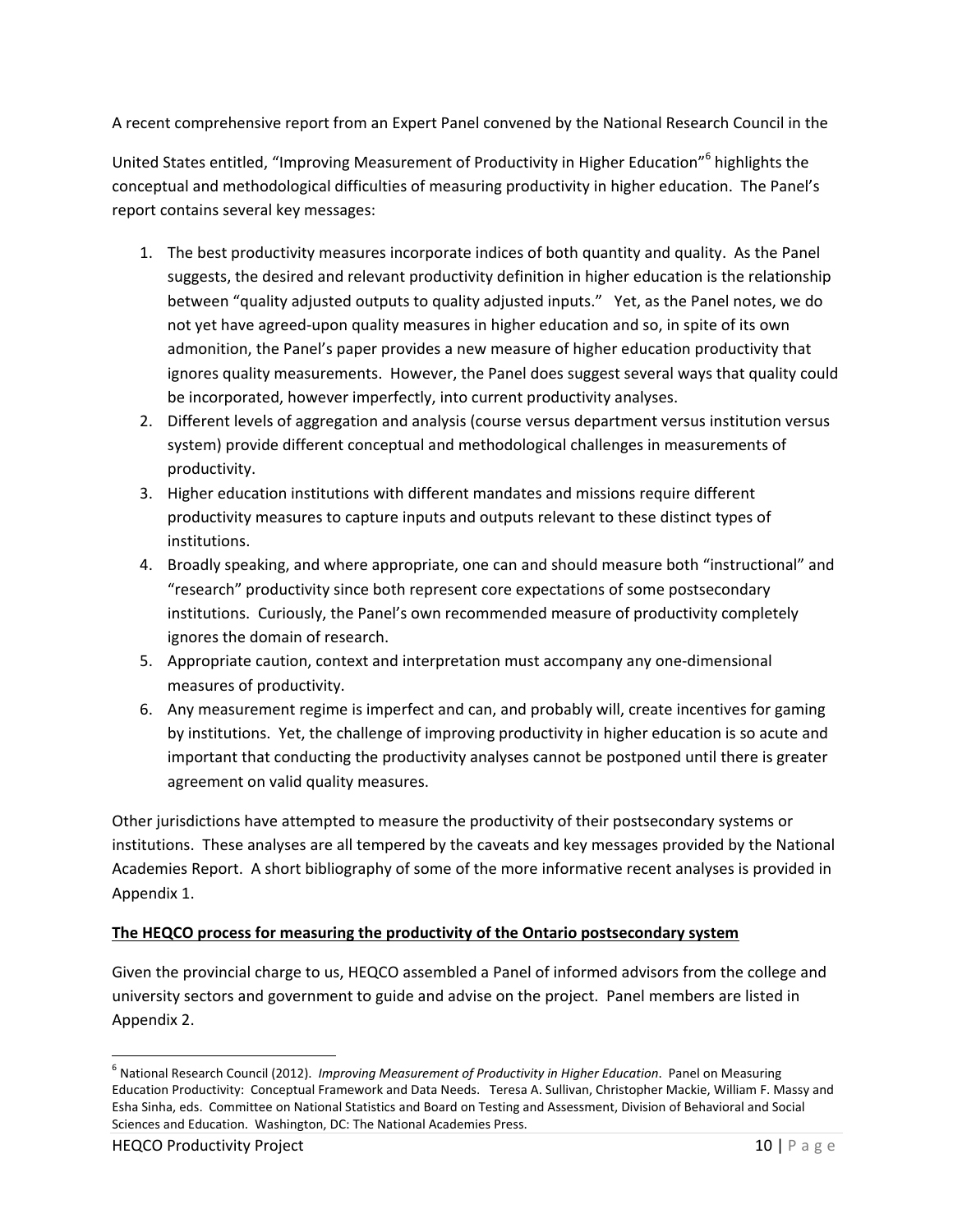The Expert Panel met twice. The distillation of key issues and advice from the Panel is as follows:

- 1. HEQCO is best advised to pursue this project in phases. Phase 1, to end in Fall 2012, will serve two purposes: i) to provide the government with a preliminary analysis of the Ontario system's productivity using available data (or data that can be collected by then) and, ii) to identify the data gaps impeding better productivity analyses and recommend how these data gaps could be filled. Phase 2 would launch the data collection processes that will lead to a better understanding of the productivity of the system and the generation of policy changes that would spur productivity and innovation.
- 2. Given the short timeline and some concerns about the interpretation of the data currently available, the Phase 1 report is advised to provide productivity measures aggregated at the system or college sector/university sector<sup>7</sup> levels (i.e., specific institutions will not be identified). Given their differing mandates, there is a strong argument to report productivity separately for the college and university sectors. $8$
- 3. Productivity in Ontario can be assessed relative to the same measures in other jurisdictions or by revealing the change in that measure in Ontario over time. These approaches are not mutually exclusive and may be differentially relevant depending on the question being asked, who is asking it and for what purpose, and the pragmatic issue of availability of data. The most relevant comparator jurisdictions for Ontario are the other Canadian provinces.
- 4. A reasonable start point for time series analyses is 2002, because this allows examination of a 10-year trend and also allows the data capture to begin one year prior to the initiation of the double cohort.<sup>9</sup>
- 5. Because of the societal expectation that postsecondary institutions (universities for sure but increasingly colleges as well) will conduct research, some measures of research productivity should be included in any overall analysis of higher education productivity.
- 6. Quality is acknowledged to be the most difficult element to incorporate into a higher education productivity analysis. However, given current limitations in the measurement of "quality" in higher education, it will be difficult to incorporate any meaningful analysis of quality in Phase 1.

 $^7$  We use the term "system" to refer to Ontario's public postsecondary system that comprises 24 colleges and 20 universities. We use the term "sector" to refer to components of that system; the two largest sectors are the "college sector" and the "university sector."<br><sup>8</sup> Ultimately, HEQCO recognizes that productivity analysis at the institutional level is important to inform government policy

direction and investment opportunities. For example, HEQCO's ongoing analysis of institutional Strategic Mandate Agreements benefits from an understanding of productivity at the institutional level.<br><sup>9</sup> The Ontario double cohort refers to a one-time increase in Ontario postsecondary entrants in 2003, a consequence of the

elimination of Grade 13 (the "OAC" year).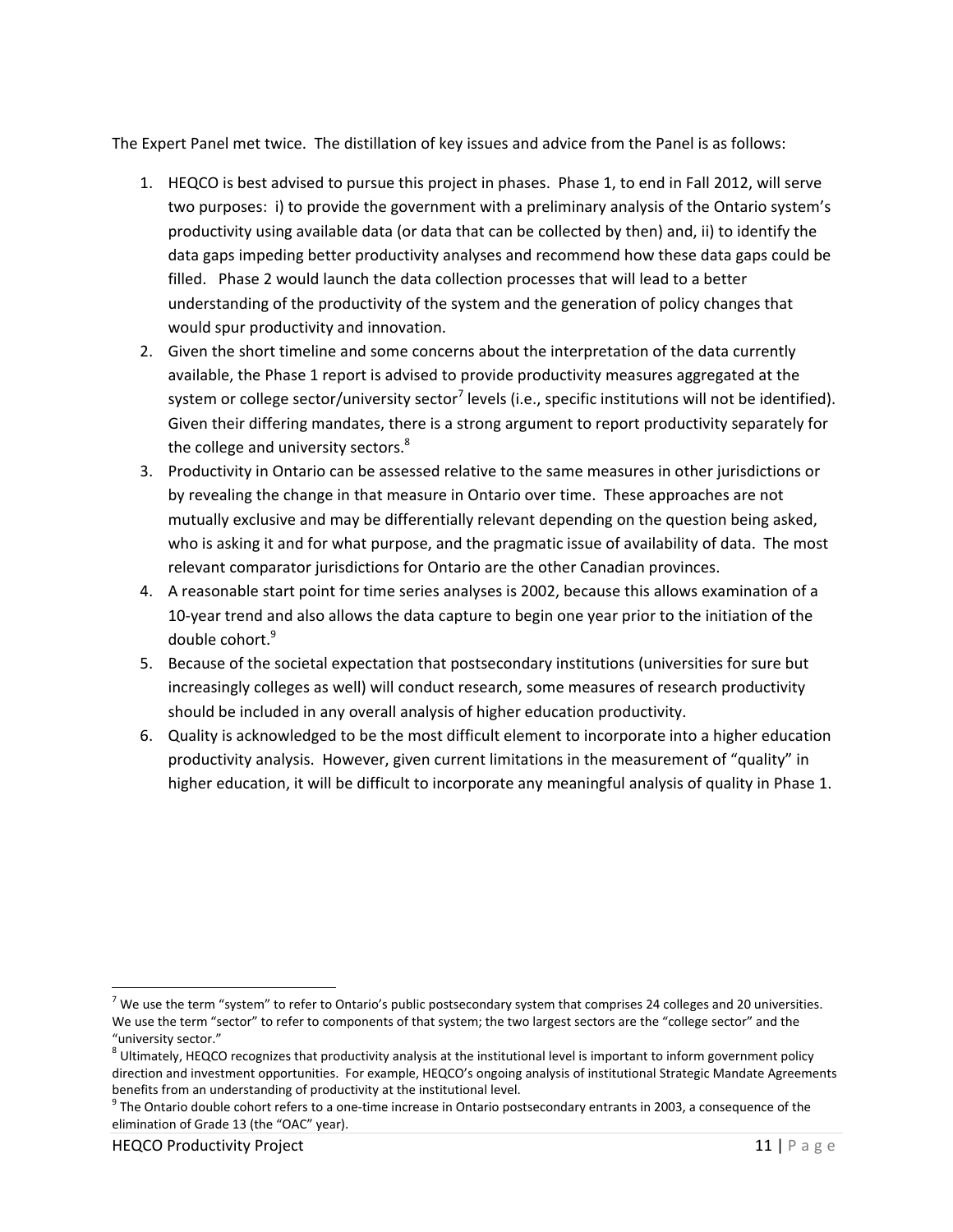#### **The productivity of the Ontario public postsecondary system – measures**

Recognizing that no single generally accepted approach has been established for measuring postsecondary productivity, we provide a series of measures to index the productivity of the Ontario public postsecondary system. These measures are presented in the categories of:

- Teaching:
	- o Enrolment
	- o Graduates (credentials awarded)
- Research
- Teaching workloads

For the most part, measures for the university and college sectors are presented separately. Typically, the university data permit cross‐provincial comparisons, college data do not.

University productivity measures in this report are largely built on Statistics Canada data, as these data permit comparisons across Canadian provinces. It must be noted, however, that Statistics Canada values for many common postsecondary data may at times differ somewhat from those used by provinces, built on provinces' own administrative reporting protocols with institutions. We are confident that these differences are manageable and do not materially impact the observations or conclusions that may be drawn from an examination of the data. Explanatory notes for Figures and Tables are presented in Appendix 3.

Statistics Canada data for colleges suffer from under‐reporting, and unresolved issues of aligning college mandates across the country. This report largely avoids inter-jurisdictional college comparisons, and instead uses Ontario administrative data to track trends within the college sector in the province over time.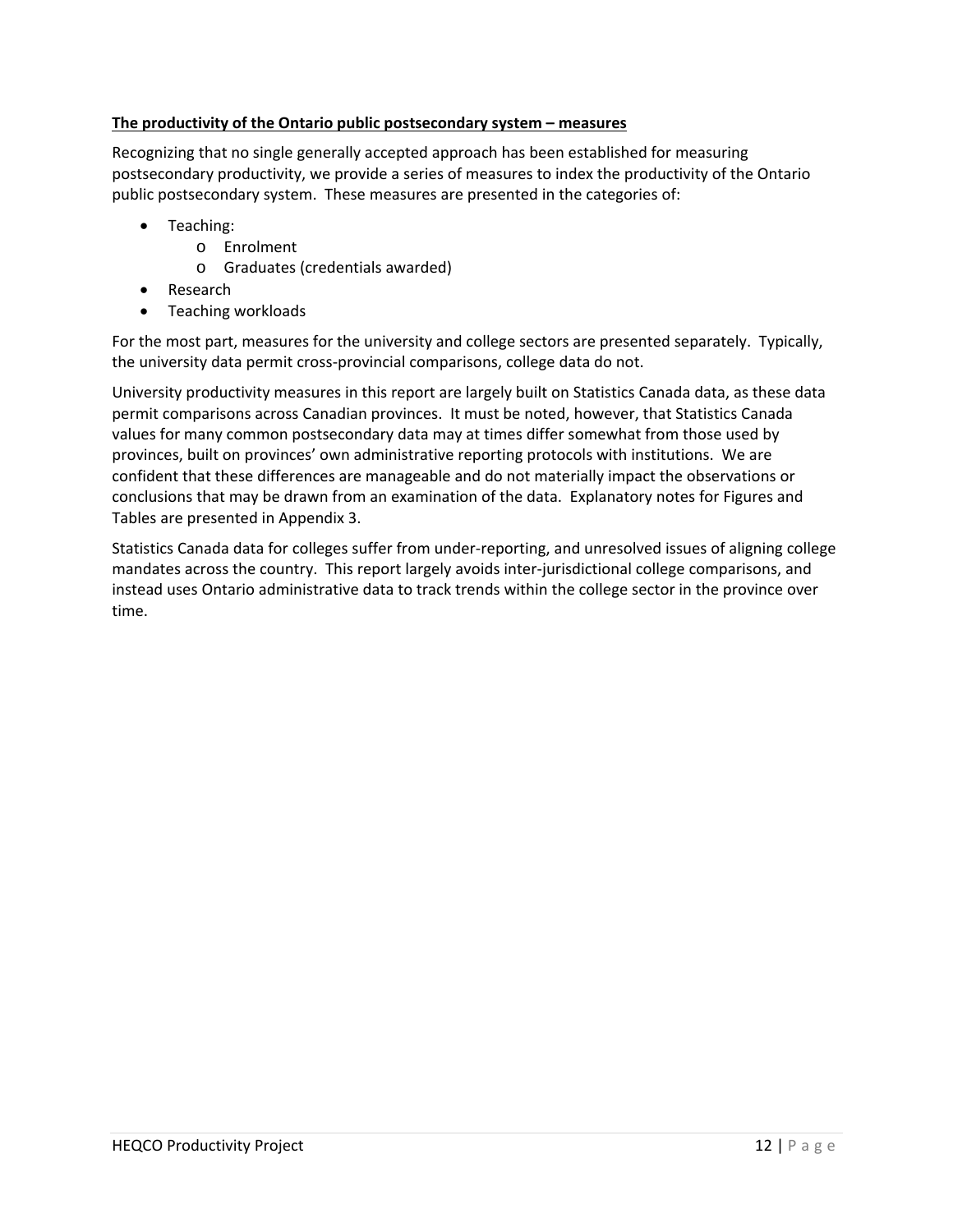#### **TEACHING**

#### **Enrolment**

Figure 1 presents the increase in full‐time equivalent (FTE) students in the Ontario university sector from 2002/03 to 2009/10. Over this period, university enrolment (undergraduate and graduate combined) increased by 35%.



Sources: Statistics Canada, Postsecondary Student Information Systems (PSIS). Includes undergraduate and graduate enrolments.

Figure 2 shows the increase in Ontario college enrolment from 2002/03 through 2010/11. Over this period, college enrolment grew by 23% (17% to 2009/10). For the college presentation, provincial administrative data, not Statistics Canada, are used. Although there are differences in the timeframe available, both college and university data sets measure full‐time equivalent provincial enrolment and validly present the overall trend over the past decade in each of these two sectors. Direct, mathematical comparisons, however, should be avoided given the choice of two data sets and slightly different timeframes.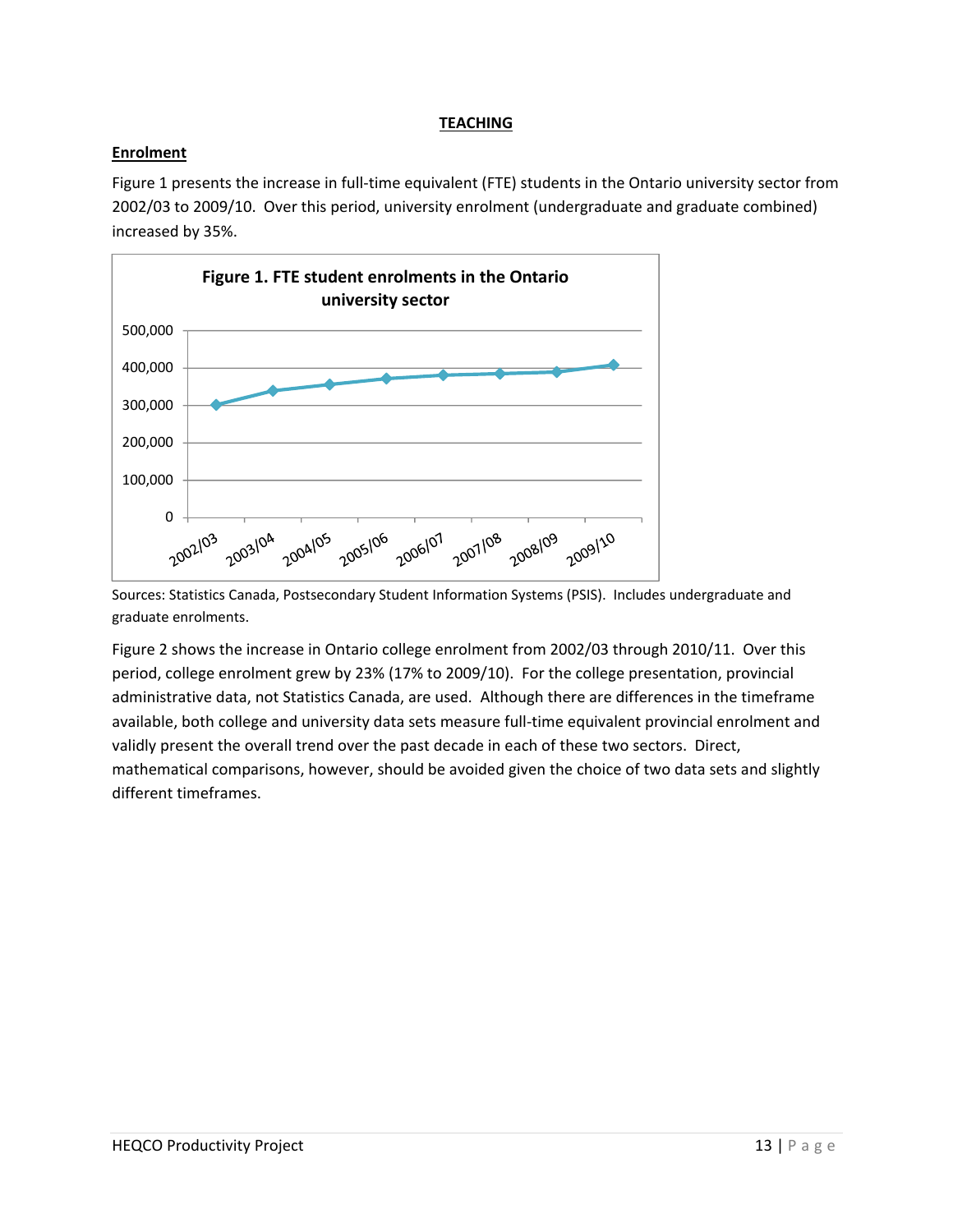

Sources: Colleges Ontario, MTCU and Ontario College Application Service (OCAS)

In terms of productivity, Figure 3 shows the number of FTE students per full-time faculty (FTF) member in the Ontario university system. There has been a 12% increase in the number of students per faculty member in the Ontario university system from 2002/03 to 2009/10. This measure is typically referred to as the student-to-faculty ratio and is one of the standard measures used to assess the workload of faculty.



Sources: Statistics Canada, PSIS and University and College Academic Staff System (UCASS)

Table 1 reveals that Ontario has the highest student‐to‐faculty ratio among all Canadian provinces. It should be noted that the ratio does not incorporate the contribution of part-time faculty, which varies between institutions and would have some additional impact on overall student‐to‐faculty ratios across Canada. Data for part‐time faculty are not available.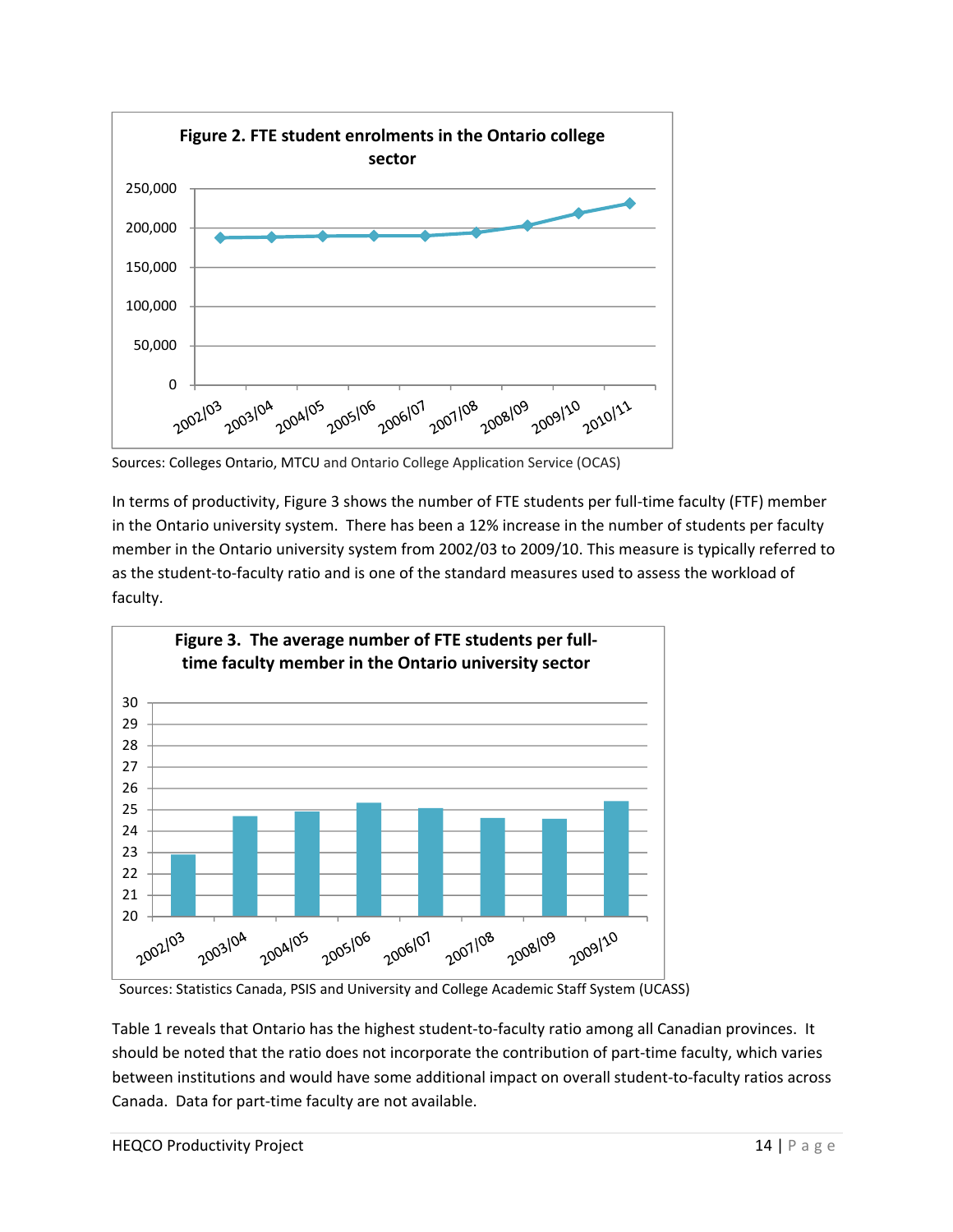| Rank           | Province  | FTE/FTF |
|----------------|-----------|---------|
| 1              | ON        | 25      |
| $\overline{2}$ | QC        | 22      |
| 3              | AB        | 21      |
| 4              | ВC        | 21      |
| 5              | MB        | 20      |
| 6              | ΝS        | 17      |
| 7              | <b>SK</b> | 17      |
| 8              | NB        | 17      |
| 9              | ΝL        | 16      |
| 10             | PE        | 16      |

Table 1. A comparison of the university student-to-faculty ratio in Canadian provinces in 2009/10

Figure 4 reveals the change in FTE student per FTF ratios in the Ontario college sector from 2002/03 to 2010/11. Over this time period, colleges experienced a student-to-faculty ratio increase of approximately 12%.



Sources: Colleges Ontario, MTCU, OCAS and College Employer Council (estimates have been made using CEC data)

Figure 5 shows the operating dollars<sup>10</sup> per student available to Ontario universities. All time series financial data in this paper are shown in real terms, adjusted to reflect constant 2008 dollars. Dollars per student has increased modestly by 5% from 2002/03 to 2008/09 (in real terms – inflation adjusted). Table 2 reveals that Ontario receives the least operating dollars per student among all provinces. For those wishing to examine funding per student over time, Appendix 3 includes a table showing the ranking of provincial operating dollars (grants and tuition) per FTE for university systems, over seven years.

  $^{10}$ We have defined operating dollars as the sum of the two principal sources of revenues available to institutions across Canada to support their teaching and learning functions: provincial operating grants, and student tuition net of scholarship amounts. Health funding, research funding, ancillary and all other revenues are excluded.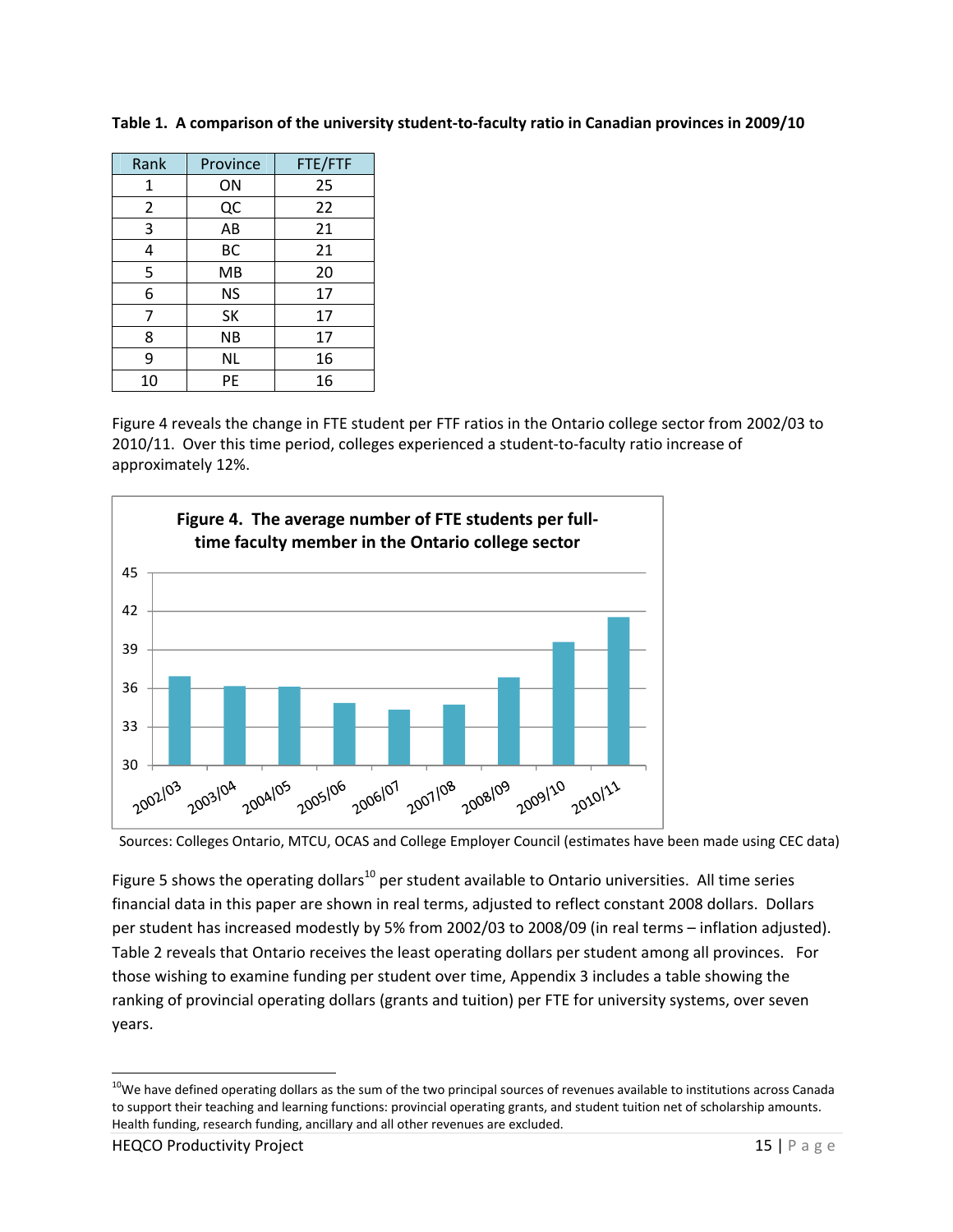

Sources: Statistics Canada, Canadian Association of University Business Officers (CAUBO) and PSIS

| Table 2. A comparison of university operating dollars per FTE student in Canadian provinces in |  |
|------------------------------------------------------------------------------------------------|--|
| 2008/09                                                                                        |  |

| <b>Rank</b> | <b>Province</b> | Operating \$/FTE |
|-------------|-----------------|------------------|
| 1           | РE              | \$19,368         |
| 2           | AB              | \$18,968         |
| 3           | NL              | \$18,232         |
| 4           | SK              | \$15,971         |
| 5           | <b>BC</b>       | \$15,660         |
| 6           | ΝB              | \$15,285         |
| 7           | <b>NS</b>       | \$14,947         |
| 8           | MВ              | \$14,684         |
| ٩           | QC              | \$14,099         |
| 10          | ON              | \$13,770         |
| Canada      |                 | \$14,779         |

Figure 6 shows that inflation adjusted operating dollars per FTE student in the college sector has increased by 20% from 2002/03 to 2010/11. No robust data are available to permit a comparison of this level of funding to that of other provinces. $^{11}$ 

 $11$  However, Colleges Ontario, in its 2012 Environmental Scan, has conducted an informal survey of cross-Canada funding per student, suggesting that Ontario colleges are relatively efficient on this measure.

http://www.collegesontario.org/research/2012%20Environmental%20Scan/CO\_EnvScan\_12\_College\_Resources\_WEB.pdf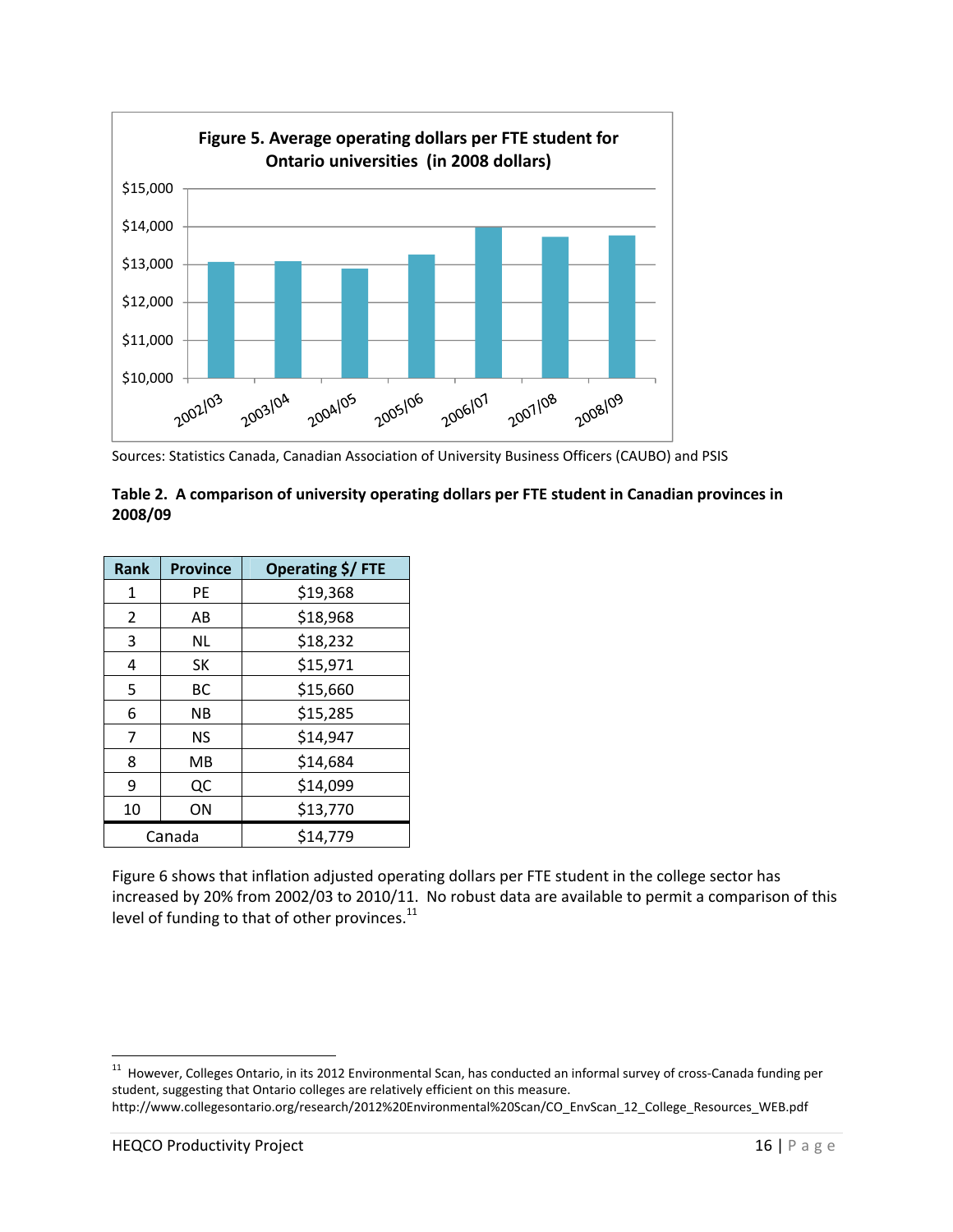

Sources: Colleges Ontario, MTCU and OCAS

#### **Graduates**

Although participating in even some postsecondary education is seen as a benefit, the number of graduates from the system is a better output measure than enrolment simply because it captures those who successfully achieved the credential they entered postsecondary studies to attain. Figure 7 shows that Ontario universities increased the number of graduates, as measured by Statistics Canada, by 38% from 2002 to 2009. (The dramatic peak and subsequent dip in university graduates at 2007 represents the graduation of the "double cohort" of 2003 high school entrants.)



Sources: Statistics Canada, PSIS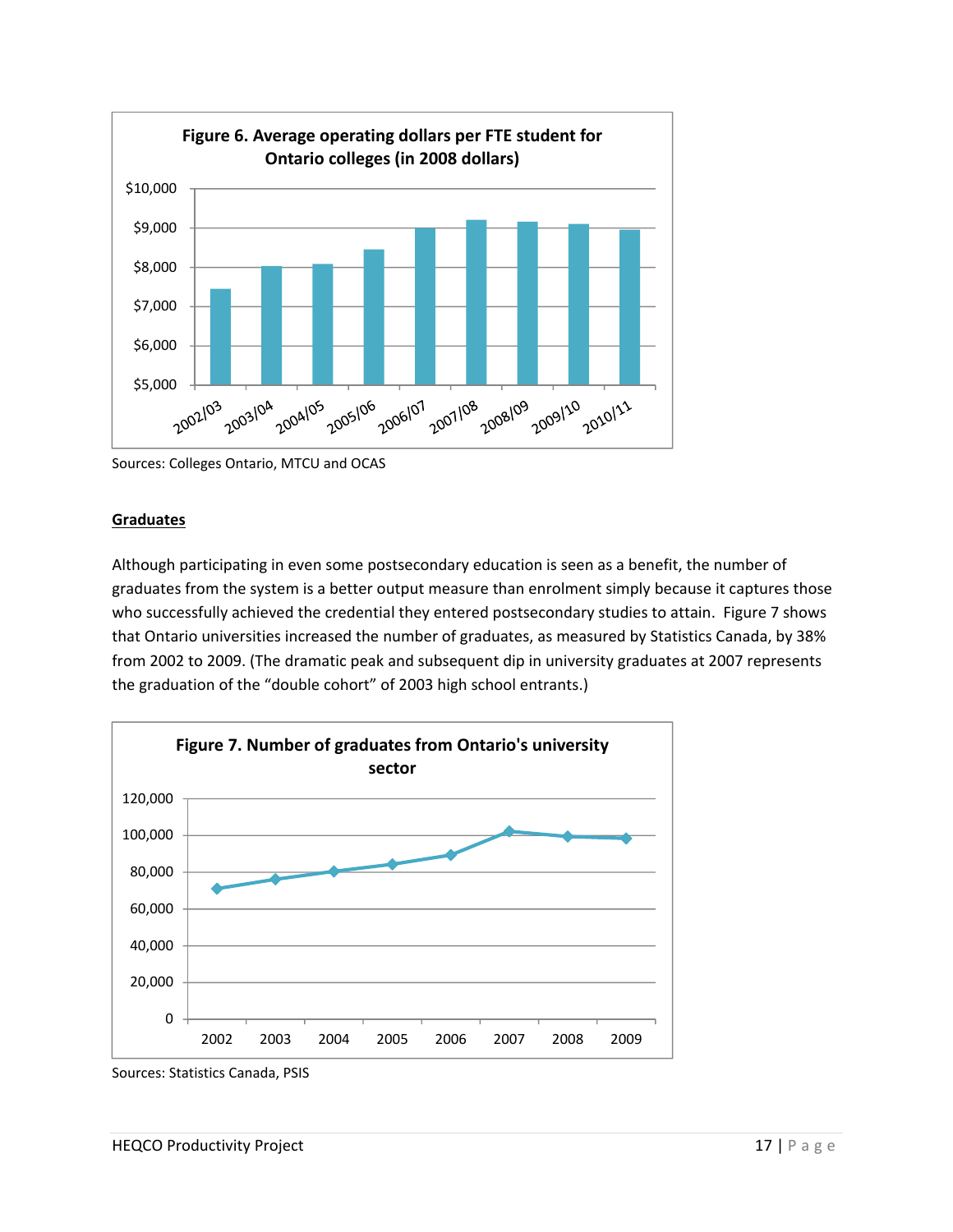Figure 8 shows that the number of Ontario college graduates, based on provincial administrative data, increased by 38% from 2002 to 2009, and by 51% from 2002 to 2010.



Sources: Colleges Ontario, MTCU

In terms of productivity, Figure 9 and Table 3 show that the number of university graduates per full‐time faculty member has increased since 2002/03, and that Ontario is third among all provinces in Canada for producing the most graduates per faculty member.



Sources: Statistics Canada, PSIS and UCASS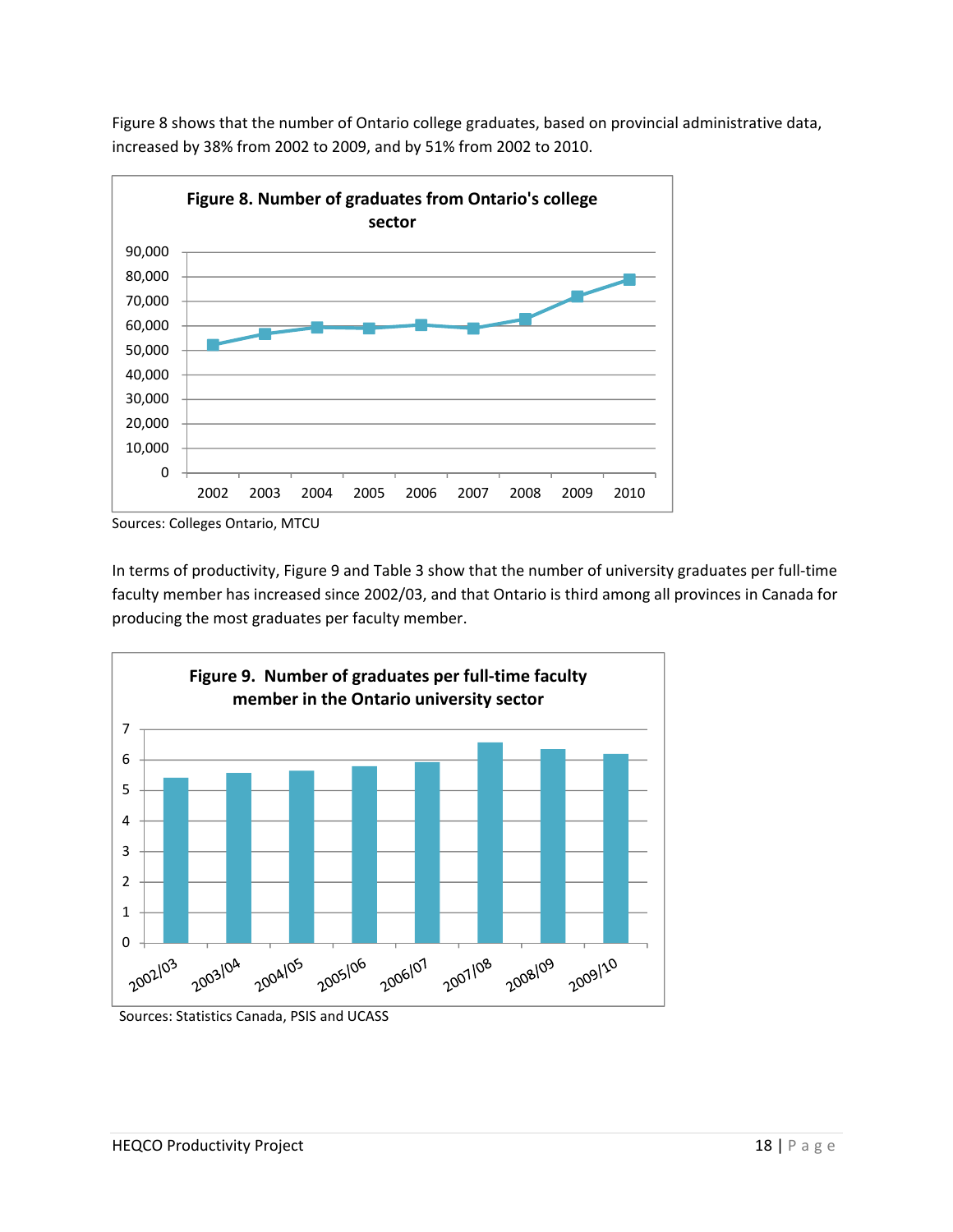| <b>Rank</b>    | <b>Province</b> | Graduates/FTF |
|----------------|-----------------|---------------|
| 1              | QC              | 7.2           |
| $\overline{2}$ | ВC              | 6.4           |
| 3              | ON              | 6.2           |
| 4              | <b>NS</b>       | 4.5           |
| 5              | AB              | 4.4           |
| 6              | MB              | 4.4           |
| 7              | <b>NB</b>       | 4.2           |
| 8              | <b>SK</b>       | 3.8           |
| 9              | PE              | 3.7           |
| 10             | ΝL              | 3.7           |
| Canada         |                 | 5.9           |

Table 3. Provincial ranking of number of university graduates per full-time faculty member in 2009/10

Figure 10 shows that the number of graduates per full-time faculty member in the Ontario college sector increased from about 10 to about 14 from 2002/03 to 2010/11.

Due to data limitations, only full-time faculty are included in these analyses, and the contributions of part-time faculty are not reflected in the calculation of graduates per faculty member.



Sources: Colleges Ontario, MTCU and College Employer Council (estimates have been made using CEC data)

An "outcomes" focussed measure of fiscal productivity is that of operating dollars per successful graduate. Examination of Figure 11 and Table 4 reveals that the university sector saw almost no net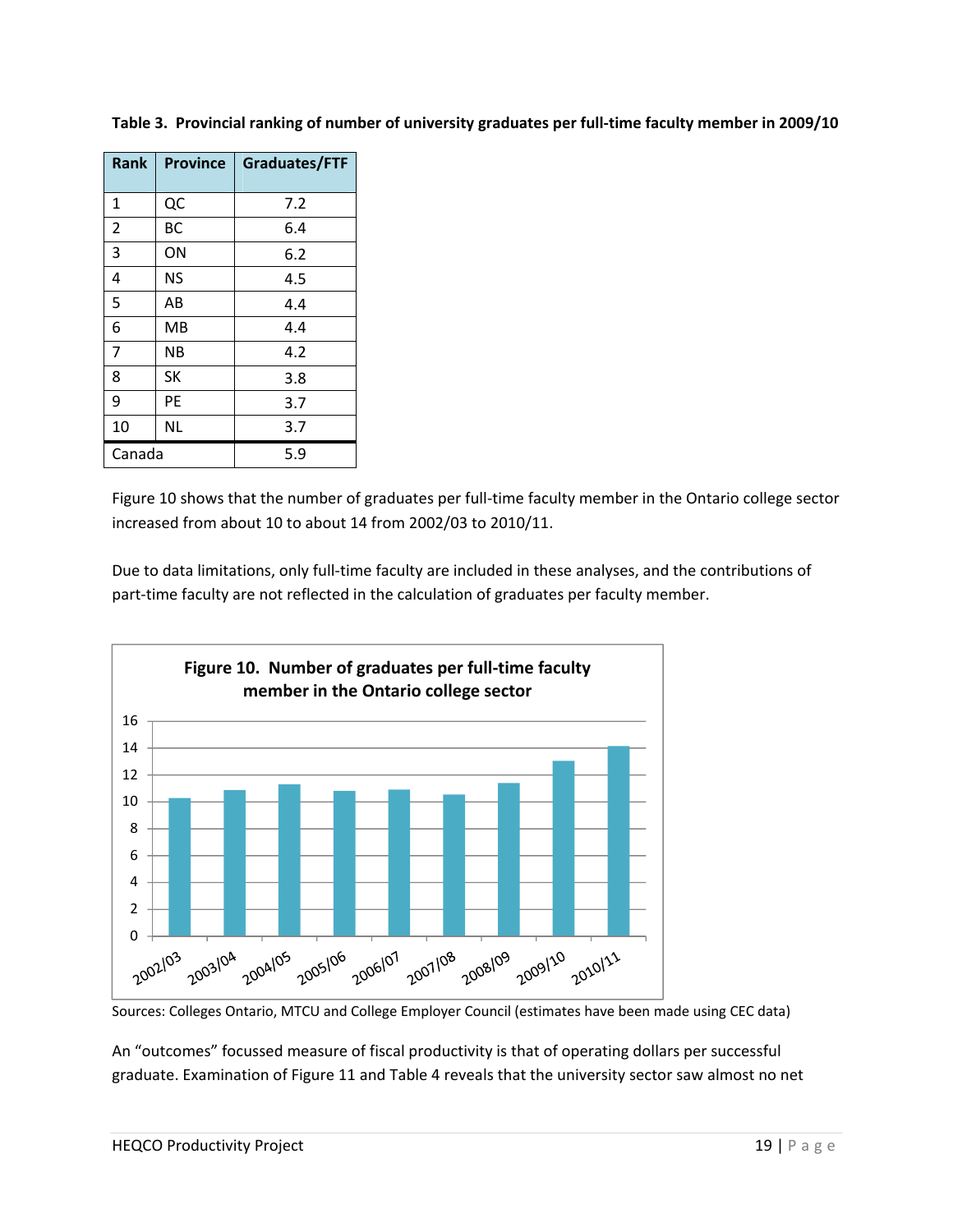change in constant 2008 operating dollars per graduate from 2002/03 to 2008/09. Ontario ranks eighth among Canada's 10 provinces in receiving the least funding per graduate.



Sources: Statistics Canada, CAUBO and PSIS

#### **Table 4. Provincial ranking of the average operating dollars per graduate in 2008/09 in the university sector**

| <b>Rank</b>    | <b>Province</b> | <b>Operating \$/ Graduate</b> |
|----------------|-----------------|-------------------------------|
| $\mathbf{1}$   | PE              | \$82,357                      |
| $\overline{2}$ | NL              | \$76,972                      |
| 3              | AB              | \$74,704                      |
| $\overline{4}$ | SK              | \$73,438                      |
| 5              | МB              | \$65,691                      |
| 6              | <b>BC</b>       | \$58,505                      |
| 7              | ΝB              | \$57,431                      |
| 8              | ON              | \$53,019                      |
| 9              | <b>NS</b>       | \$52,988                      |
| 10             | QC              | \$43,861                      |
| Canada         |                 | \$54,395                      |

Figure 12 reveals that the operating funding per graduate that the college sector received in 2010/11 is 3% lower than what it received in 2002/03.

These are rough comparisons, as it was not possible to factor in differences in average program length across the country, or to meaningfully adjust for differences in annual funding levels over the multi‐year time span students spent at the included institutions. Nonetheless, they represent a valuable first step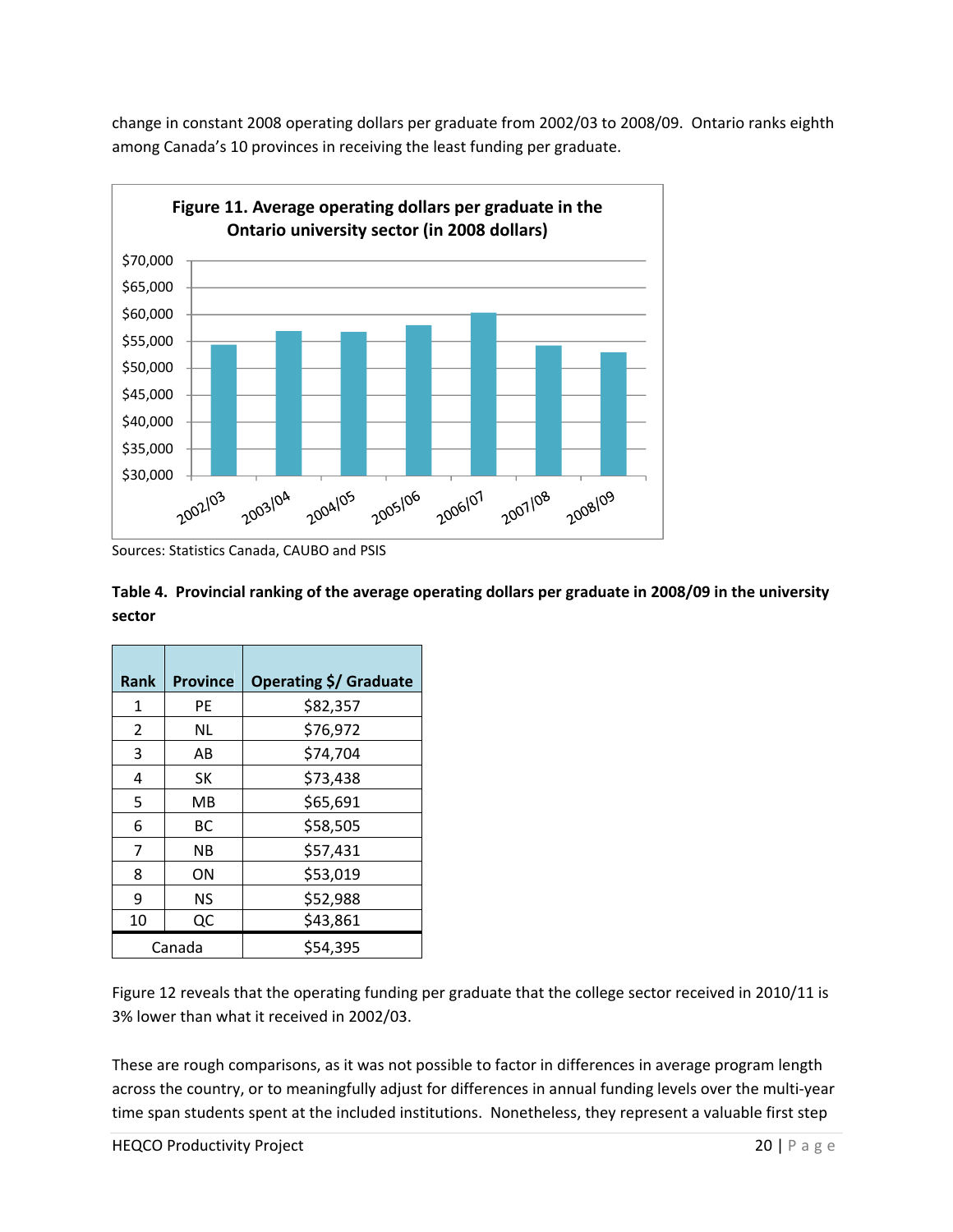in analysing the productivity of the system from the perspective of one of its central objectives – bringing students to successful program completion.



Sources: Colleges Ontario, MTCU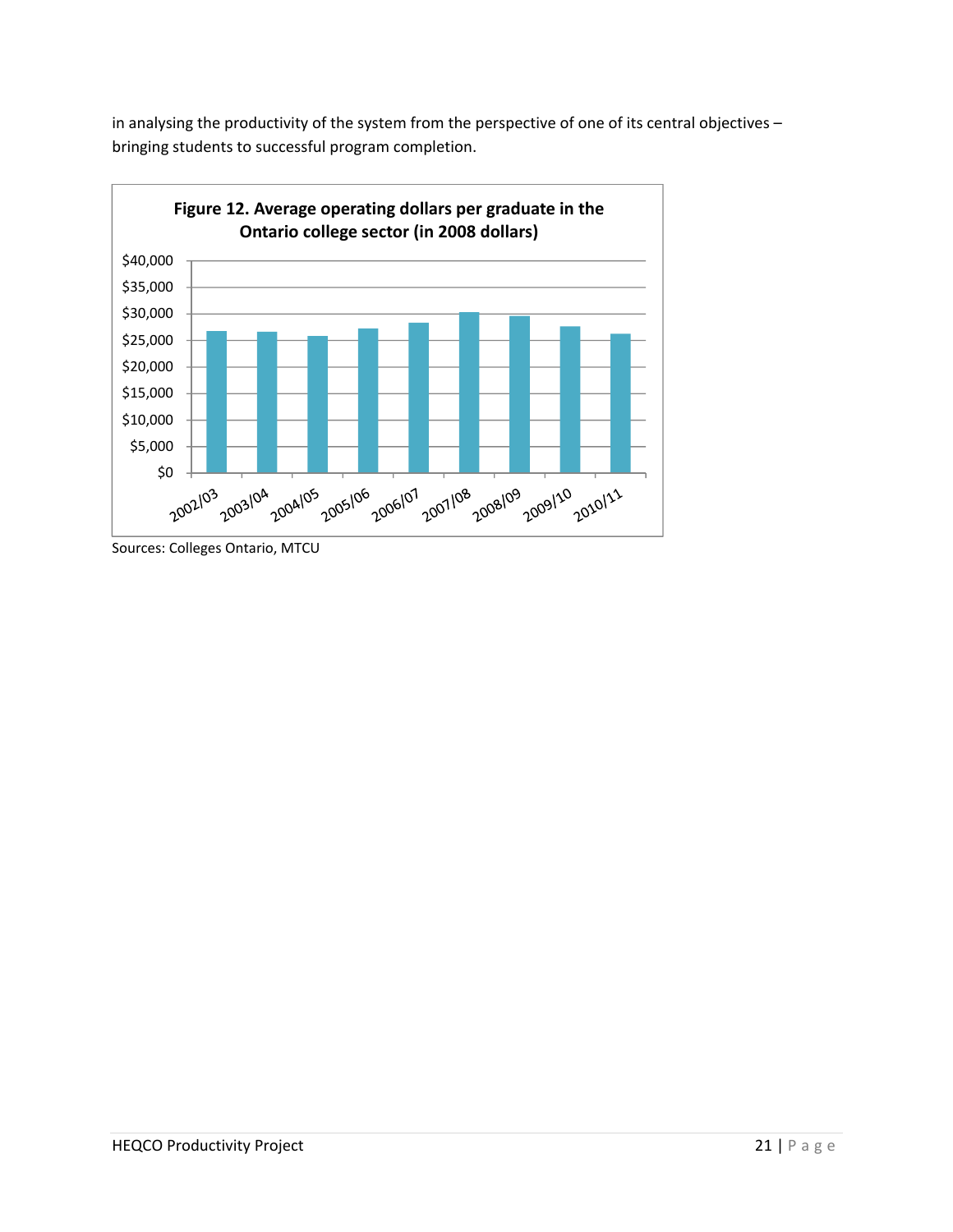#### **RESEARCH**

Figure 13 shows that tri-council funding per faculty member in the Ontario university sector has increased by 15% from 2002/03 to 2010/11, in real (inflation adjusted) dollars. Table 5 shows that in 2010/11 Ontario ranked second only to Quebec in tri-council funding per faculty member. For completeness, Ontario ranked fourth in Canada between 2002 and 2004, third between 2005 and 2008, and second between 2009 and 2010.



Sources: CIHR Search Engine, NSERC Search Engine, SSHRC Search Engine and Statistics Canada. Table 477‐0018 ‐ Number of full‐time teaching staff at Canadian universities, Canada, Provinces, annual, CANSIM database.

| <b>Rank</b>    | <b>Province</b> | <b>Funding per Faculty</b> | Percentage<br><b>Share of Funding</b> | Percentage of<br>Canadian<br><b>Population</b> | <b>Total Funding</b> |
|----------------|-----------------|----------------------------|---------------------------------------|------------------------------------------------|----------------------|
| 1              | QC              | \$58,404                   | 26%                                   | 24%                                            | \$562.4M             |
| $\overline{2}$ | <b>ON</b>       | \$52,648                   | 40%                                   | 38%                                            | \$858.5M             |
| 3              | BC              | \$50,113                   | 14%                                   | 13%                                            | \$306.9M             |
| 4              | AB              | \$39,820                   | 9%                                    | 11%                                            | \$193.0M             |
| 5              | <b>SK</b>       | \$33,958                   | 3%                                    | 3%                                             | \$56.4M              |
| 6              | <b>NS</b>       | \$28,656                   | 3%                                    | 3%                                             | \$62.2M              |
| 7              | <b>MB</b>       | \$27,513                   | 2%                                    | 4%                                             | \$48.9M              |
| 8              | <b>NL</b>       | \$24,043                   | 1%                                    | 2%                                             | \$22.7M              |
| 9              | NB.             | \$18,710                   | 1%                                    | 2%                                             | \$23.0M              |
| 10             | <b>PE</b>       | \$12,808                   | 0%                                    | 0%                                             | \$3.2M               |
|                | Canada          | \$47,561                   | 100%                                  | 100%                                           | \$2,137.1M           |

| Table 5. Ranking of Canadian provinces in tri-council funding per university faculty member in |
|------------------------------------------------------------------------------------------------|
| 2010/11, in actual dollars                                                                     |

Source: CIHR Search Engine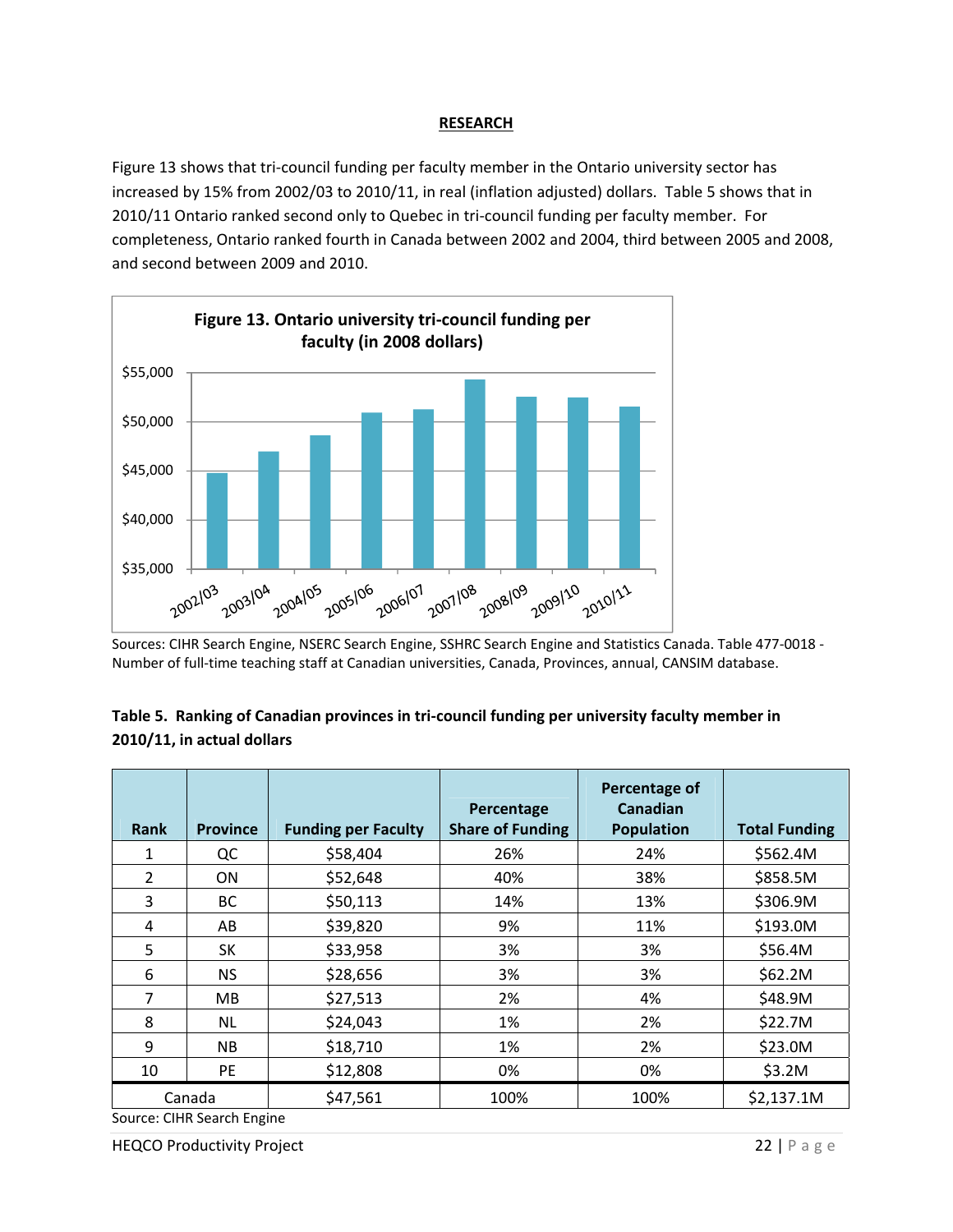Research is not a primary expectation of college faculty. However, recently, more colleges have been engaged in applied research and there have been several tri‐council grant competitions targeted specifically to the college sector. Table 6 shows that in 2010/11 competitions of this kind by NSERC, Ontario colleges secured 35% of the total available funding, approximately Ontario's share of the Canadian population (38% in the 2011 Census).

| <b>Rank</b>    | <b>Province</b> | <b>Share of Funding</b> | Percentage of<br>Canadian<br><b>Population</b> | <b>Total Funding</b> |
|----------------|-----------------|-------------------------|------------------------------------------------|----------------------|
| 1              | QC              | 39%                     | 24%                                            | \$11.0M              |
| $\overline{2}$ | ΟN              | 35%                     | 38%                                            | \$9.9M               |
| 3              | AB              | 14%                     | 11%                                            | \$3.8M               |
| 4              | BC              | 6%                      | 13%                                            | \$1.6M               |
| 5              | MB              | 2%                      | 4%                                             | \$0.6M               |
| 6              | <b>NB</b>       | 2%                      | 2%                                             | \$0.5M               |
| 7              | <b>NS</b>       | 1%                      | 3%                                             | \$0.4M               |
| 8              | <b>NL</b>       | 1%                      | 2%                                             | \$0.1M               |
| 9              | <b>SK</b>       | 0%                      | 3%                                             | \$0.1M               |
| 10             | <b>PE</b>       | 0%                      | 0%                                             | \$0                  |
|                | Canada          | 100%                    | 100%                                           | \$28.0M              |

| Table 6. Provincial ranking of share of funding received in college-targeted NSERC grant competitions |  |
|-------------------------------------------------------------------------------------------------------|--|
| in 2010/11 relative to each province's share of Canadian population, based on the 2011 Census         |  |

Source: CIHR Search Engine

While it is challenging to measure research productivity across postsecondary institutions, Hirsch-index scores can be used to measure the research impact and output of faculty across Canada. Hirsch-index scores, more commonly referred to as the H-index, are designed to measure both the quantity of faculty research publications and their impact as measured by the number of times these publications are cited by the Google Scholar database. Produced by Higher Education Strategy Associates, Canadian H-index scores are calculated for university faculty members who have both a research and teaching role. Faculty members from academic disciplines (not including medicine) who are professors, assistant professors, deans/associate deans, chairs/associate chairs, research chairs, lecturers, and instructors are included. The types of research publications that are included in the H-index score are: peer-reviewed articles, conference proceedings, books, and scholarly articles. The scores are then standardized to account for disciplinary differences in publication output. Appendix 4 provides a more detailed description of how H-scores were generated for Canadian faculty members and the ways in which these numbers were normalized and standardized.

Figure 14 and Table 7 present a provincial comparison of H‐scores of faculty members across Canada. These data suggest that Ontario's university faculty complement has the highest research output and/or impact among all provinces. Ontario has the third lowest percentage of faculty who, by this measure, are non-productive in research as represented by an H-score of zero. Ontario also has the third highest percentage of "research stars" as demonstrated by H‐scores greater than 2, where a score of 1 is the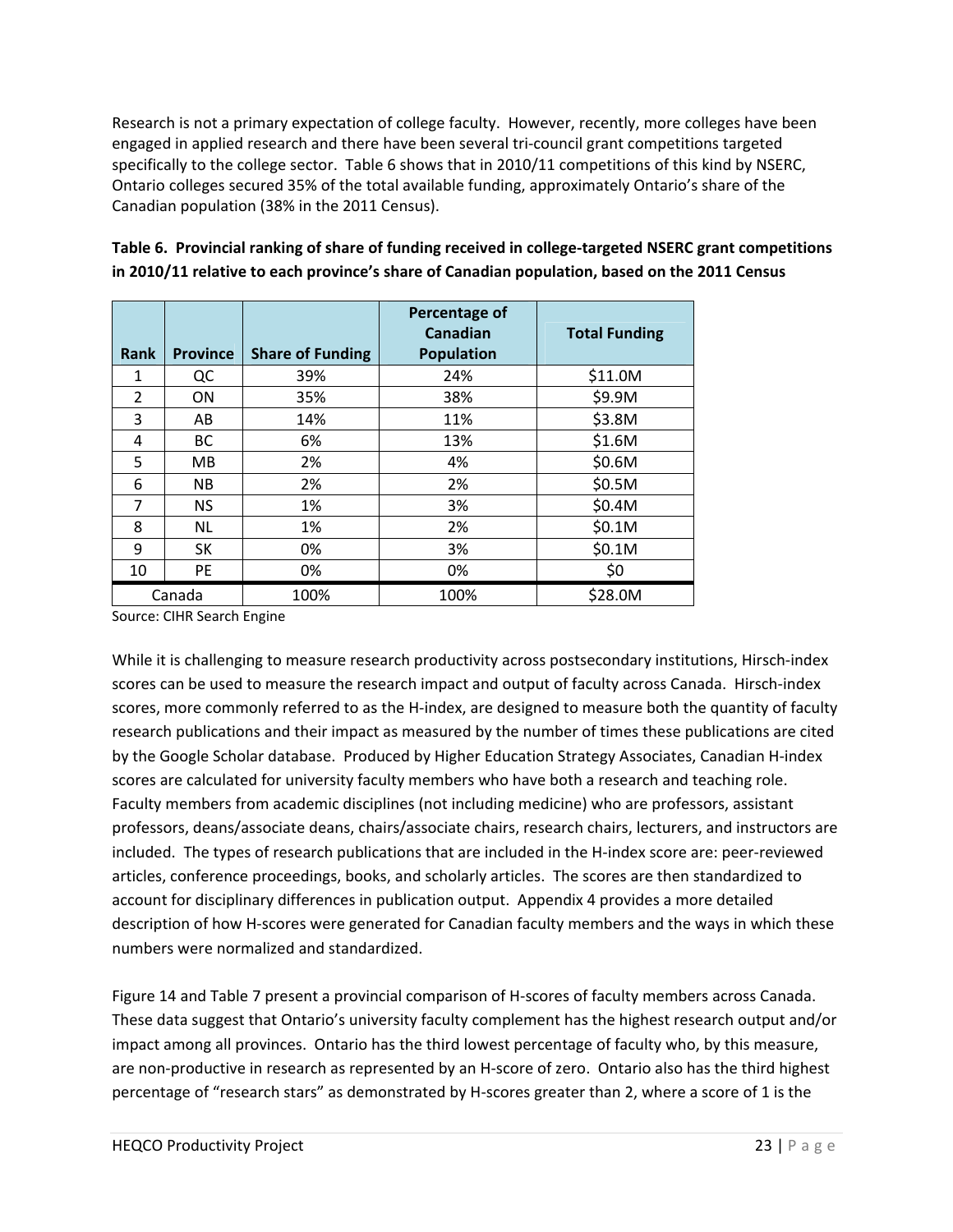normalized national average (that places them in the top 12% of faculty members across the country, normalized for discipline).



Source: Higher Education Strategy Associates

| <b>Rank</b>    | <b>Province</b> | <b>Mean</b><br><b>Standardized</b><br><b>H-Score</b> | % of faculty<br>with a score<br>of 0 | % of faculty with<br>a score $> 2$ |
|----------------|-----------------|------------------------------------------------------|--------------------------------------|------------------------------------|
| $\mathbf{1}$   | ON              | 1.08                                                 | 16%                                  | 13%                                |
| 2              | QC              | 1.05                                                 | 15%                                  | 14%                                |
| 3              | ВC              | 1.03                                                 | 25%                                  | 14%                                |
| 4              | AB              | 0.86                                                 | 28%                                  | 11%                                |
| 5              | <b>NL</b>       | 0.85                                                 | 20%                                  | 7%                                 |
| 6              | <b>SK</b>       | 0.85                                                 | 20%                                  | 9%                                 |
| $\overline{7}$ | MB              | 0.80                                                 | 26%                                  | 9%                                 |
| 8              | <b>NS</b>       | 0.69                                                 | 30%                                  | 7%                                 |
| 9              | <b>NB</b>       | 0.62                                                 | 30%                                  | 4%                                 |
| 10             | PEI             | 0.62                                                 | 15%                                  | 6%                                 |
|                |                 |                                                      |                                      |                                    |
| Canada         |                 | 1.00                                                 | 20%                                  | 12%                                |

|  | Table 7. Mean normalized H-scores of faculty in universities in each province |  |  |
|--|-------------------------------------------------------------------------------|--|--|
|--|-------------------------------------------------------------------------------|--|--|

Source: Higher Education Strategy Associates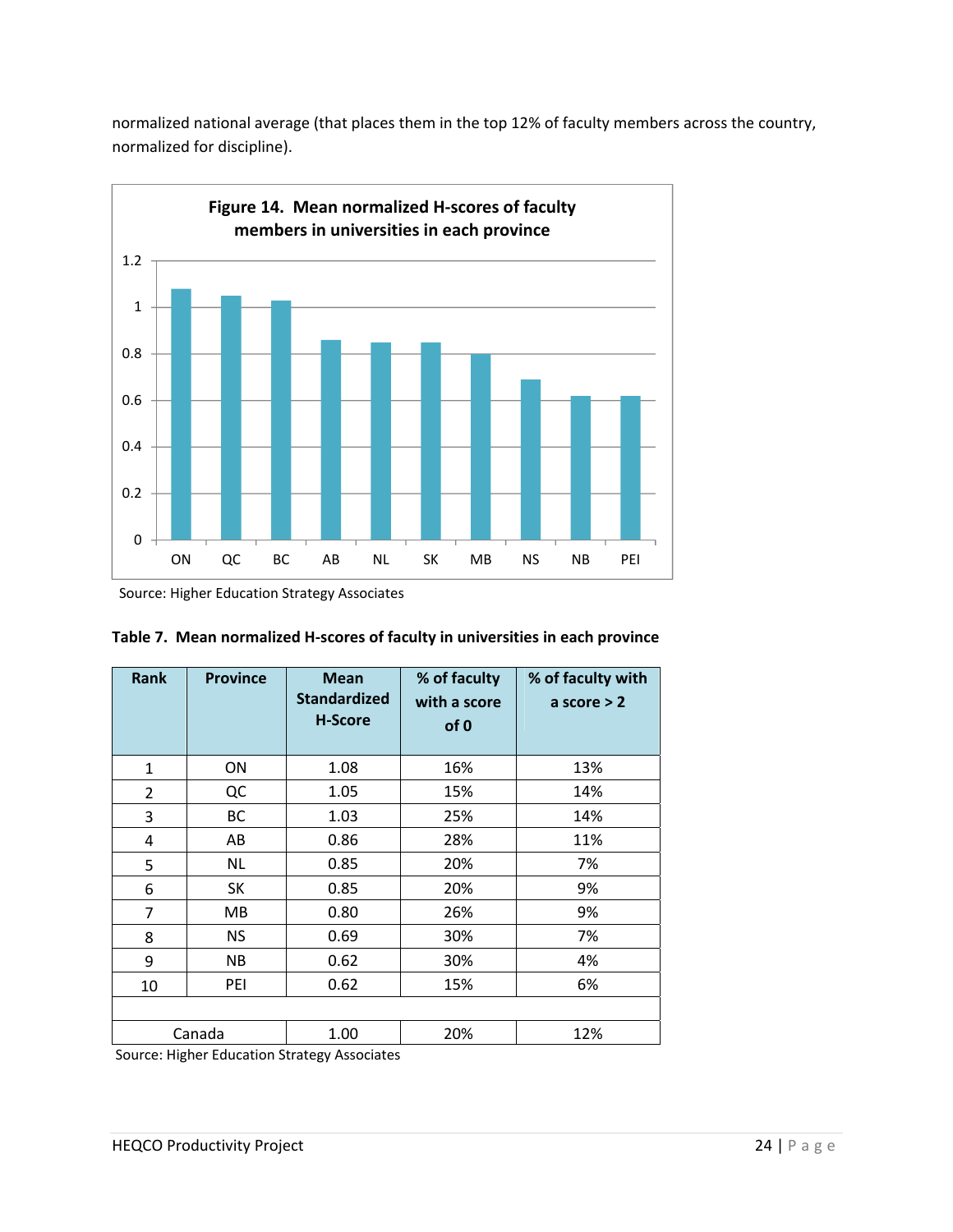#### **FACULTY WORKLOAD**

This is an area where the college data are more robust than those of universities. Table 8 shows the following information for Ontario college faculty workloads: the total average workload per week, including preparatory time, teaching, marking and complementary duties assigned; the total average teaching hours per week; and the average course load of college faculty, over two semesters. It also shows that college faculty on average teach eight courses over two semesters.<sup>12</sup>

#### **Table 8. College full‐time faculty workload**

| <b>Ontario College Full-Time Faculty Workload</b> |      |  |  |  |
|---------------------------------------------------|------|--|--|--|
| Average Total Workload Hours per Faculty per Week | 41.1 |  |  |  |
| Average Total Teaching Hours per Faculty per Week | 12.8 |  |  |  |
| Average Course Load per Faculty per Year          | 7 9  |  |  |  |

Source: Ontario Ministry of Labour 2007/08 CAAT Academic Workload Survey, revised October 2010

Table 9, based on 2010/11 data compiled from a pilot study at four Ontario universities, identifies a total average university faculty teaching course load<sup>13</sup> of three and one half courses per year. Faculty who are research active, as identified by the receipt of an external grant or publication output, teach just under one course less than those who are not.<sup>14</sup> It is important to note that these data report faculty teaching hours – they do not speak to other teaching activities such as the supervision of graduate students and unassigned time with students or preparing for class, and they do not measure the time faculty spend on the research or service dimensions of their employment responsibilities.

#### **Table 9. University full‐time faculty workload**

| Ontario University Full-Time Faculty Workload - Pilot Study |                 |                 |       |  |
|-------------------------------------------------------------|-----------------|-----------------|-------|--|
|                                                             | <b>Sciences</b> | Humanities      | Total |  |
|                                                             |                 | and Social      |       |  |
|                                                             |                 | <b>Sciences</b> |       |  |
| Research Active faculty average                             | 2.6             | 3.4             | 3.0   |  |
| course load per year                                        |                 |                 |       |  |
| Non-Active faculty average course                           | 3.4             | 3.9             | 3.8   |  |
| load per year                                               |                 |                 |       |  |
| Total average course load per                               | 2.7             | 3.7             | 3.4   |  |
| faculty per year                                            |                 |                 |       |  |

Source: Pilot study by four Ontario universities (Guelph, Queen's, Wilfrid Laurier and York)

four courses.<br><sup>14</sup> University course load data include assigned classes, excludes graduate supervision and unassigned time with students.

<sup>&</sup>lt;sup>12</sup> College faculty workloads shown in Table 8 represent the combined and averaged workload of all full-time faculty at the 20 colleges surveyed, including faculty with coordinator duties (who average 10.5 teaching hours per week) and those without (who average 13.7 teaching hours per week). <sup>13</sup> For all other and the collection of the college and university faculty workload data shown in this report, a one semester course is counted as one stand 13 For all of th

course. So, a faculty member who teaches two courses in each of the two semesters would be counted as having a workload of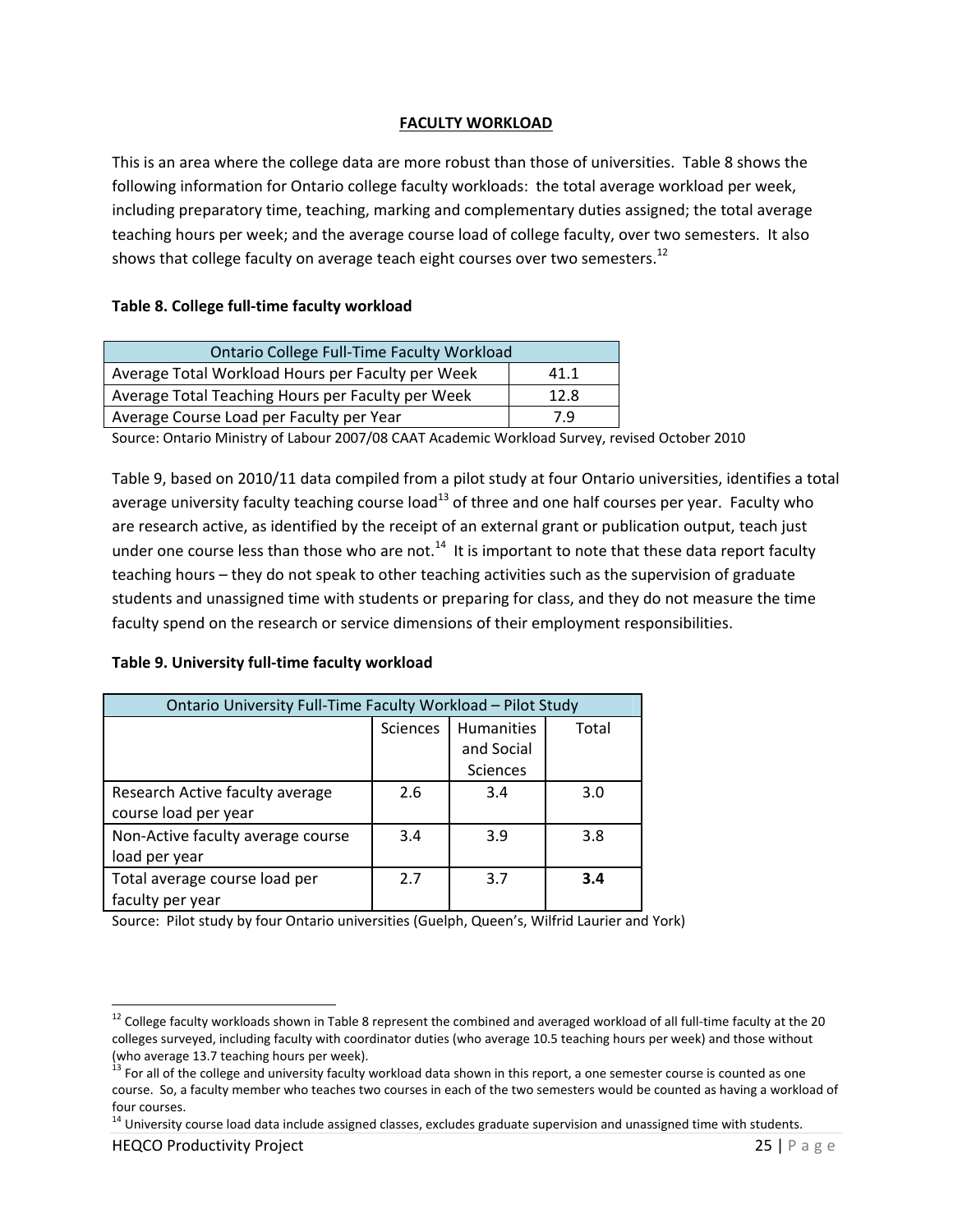#### **DATA GAPS**

Quality measures: The most obvious data gap is the absence of an acknowledged and accepted measure of the quality of the educational experience and of system graduates. No productivity evaluation is complete without incorporating the quality element and, at this time, as noted by other reports, there is no generally accepted measure of the quality of higher education. Some tests exist that purport to measure generally acknowledged elements of quality, such as critical thinking skills, but the use and interpretation of these tests are controversial. Other proxies, such as student engagement, and graduate satisfaction surveys and employment rates, are used in a variety of jurisdictions including Ontario.

One way to address the quality issue is to pursue, in a rigorous and systematic way, the use of learning outcomes assessment. While we are encouraged by the progress Ontario has made in the articulation of learning outcomes and the development of credential frameworks, the ability to assess in valid and reliable ways whether these learning outcomes are being achieved, and at what rate and to what degree, remains a critical challenge for the Ontario system. HEQCO's research program has begun to address this issue and, in collaboration with Ontario colleges and universities, our research will extend to the investigation of processes and measures to evaluate and document achievement of learning outcomes in the Ontario system.

Graduation rates: We have reported on graduates per faculty and operating dollars per graduate, as important measures of comparative productivity. Graduation rates, measuring the proportion of students who graduate and ideally also the time it takes them to do so (time to completion), drives productivity on these measures.

We do not report on graduation rates, $15$  because we are not convinced that the processes that are currently used to measure graduation rates give us a true picture of the flow through and transfers of students through the system and, therefore, that they provide a sufficiently complete measure of graduation rates. Many of these interpretative challenges would evaporate if the OEN were used throughout the Ontario postsecondary system. We support work underway, led by MTCU, to drive its immediate introduction across the sector. Looking further ahead, and given the significant movement of students between provinces, some form of a Canadian education number, or other mechanism to accurately track the movement of students between provinces at the individual student level, would be a logical additional step to facilitate a better understanding of the entire educational experience within Canada.

<sup>&</sup>lt;sup>15</sup> We use "graduation rate" as it used by the province, to measure the percentage of starting students in a defined cohort who complete a program of study within a prescribed timeframe. We do not use it as it is defined by the OECD, to measure the postsecondary attainment rate of the adult population. We recognize that Ontario universities participate in the Consortium for Student Retention Data Exchange, which allows for cross-jurisdictional benchmarking, and that colleges in Ontario measure graduation rates using a standardized methodology provided by MTCU. However, neither of these systems is able to successfully capture the movement of students between provinces and institutions, an increasingly important component of student retention and success.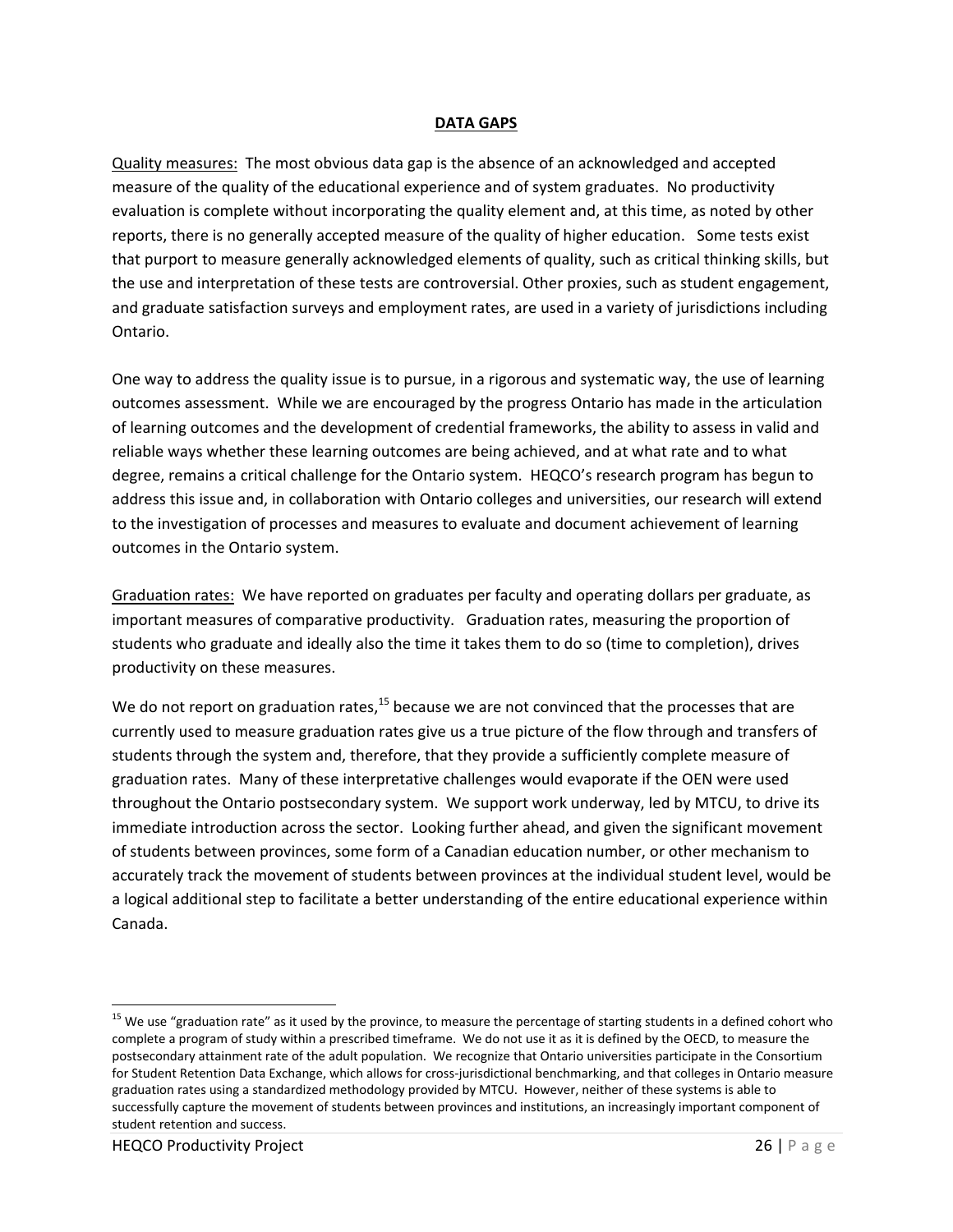Employer surveys: The dominant reason students pursue a postsecondary education, and a primary reason for public support of higher education, is for students to receive the education and credentials they require for a good job. As such, a metric one might wish to include in a productivity assessment is graduate success in obtaining employment and the satisfaction of employers with the graduates they employ. The province currently conducts a survey of employers of fresh (six months out) college graduates. There is no equivalent on the university side. The college data are likely favourably skewed because the graduate's consent is required to contact the employer. They are nonetheless an important first step, and other approaches to measuring employer satisfaction should be examined. Broader surveying of employers, with questions that probe both the generic learning and cognitive skills and job/discipline specific competencies of graduates, could provide an important feedback loop for policy makers and educators across the system.

College data: At least with respect to some data important for productivity measures, the college sector does not appear to have as robust a reporting regime as do universities. There appear to be at least two contributing issues for this. First, the teaching mandate of colleges is quite varied and includes a significant volume of non‐postsecondary activities such as academic upgrading, English‐as‐a‐Second Language and in‐school apprenticeship that do not lead to a provincial certificate, diploma or degree. Second, the source of funding for these different types of programs also varies – academic programs are typically supported by the provincial grant to the college while some non‐academic programs are supported by special envelope funding. These distinctions sometimes complicate direct attribution of operating dollars, students and faculty to postsecondary activities, and calculations based on certain assumptions are often the only way of estimating the relevant numbers, and excluding the irrelevant ones. Given the diverse mandates of colleges, particularly if the range of college activities is to diversify and evolve further, we suggest that Colleges Ontario and MTCU revisit the data that would be most meaningful and capture most accurately the information needed for some of these analyses.

College data are also limited in the ability to make meaningful inter‐provincial comparisons. This arises, again, because of the varied structures, missions and mandates of colleges in the different provinces. It is not within the capacity of Ontario alone to solve this problem. Universities have obviated this challenge by using Statistics Canada as the repository of cross‐provincial data, and this has allowed the inter-provincial analyses in this report. A parallel infrastructure for reporting college data exists at Statistics Canada, as part of the Postsecondary Student Information System (PSIS). However, until all colleges report nationally and appropriate approaches are developed to deal with differences in provincial college systems and mandates, we will have to rely, as we do in this paper, on analyses of changes over years in some measures within the Ontario college system.

Faculty workload data in the university sector: Faculty workload is an area where college data are superior to those of universities. This results, no doubt, because of the importance of these data in panprovincial collective bargaining. The university faculty workload data presented in this paper are some of the first attempts to capture and present these data at a university sector level.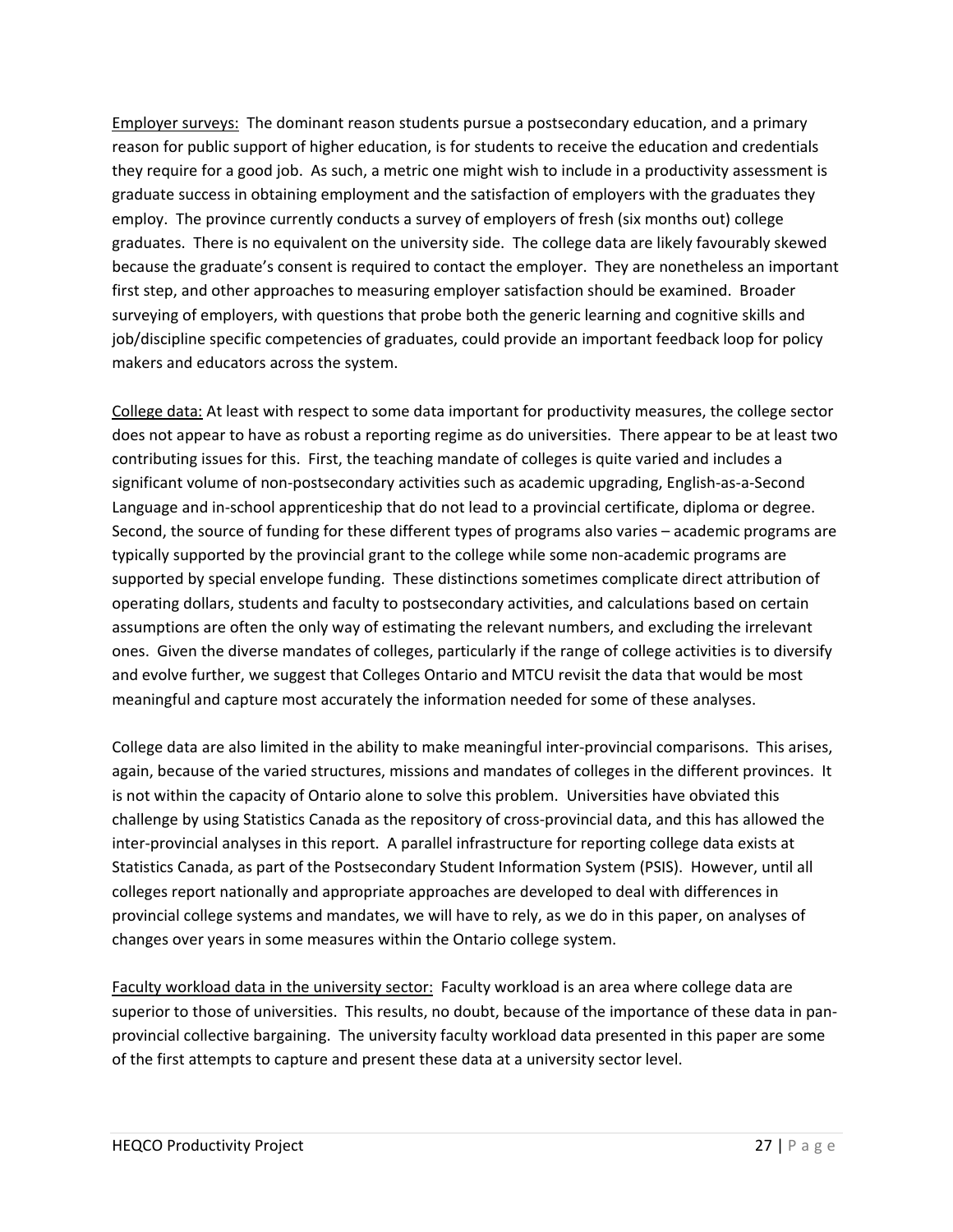We applaud the four participating Ontario universities for the pilot faculty workload study. Although the data are likely a reasonable estimate of the actual teaching loads of the entire system, the data are tentative until a larger sample of universities is included. We understand that more universities in Ontario have agreed to provide faculty workload data. It seems reasonable to us that this reporting requirement be extended to all Ontario universities to ensure that we have a complete understanding and appreciation of these data. We will also need more comprehensive reporting of all of the elements of faculty workloads including an analysis of workload by rank and type of appointment, appropriate recognition for administrative duties assigned to faculty that may reduce their teaching load, and the ability to measure the proportion of the institutional teaching load carried by part‐time and sessional employees. Lastly, a complete understanding of faculty workload must speak to the time faculty spend on their research and service responsibilities.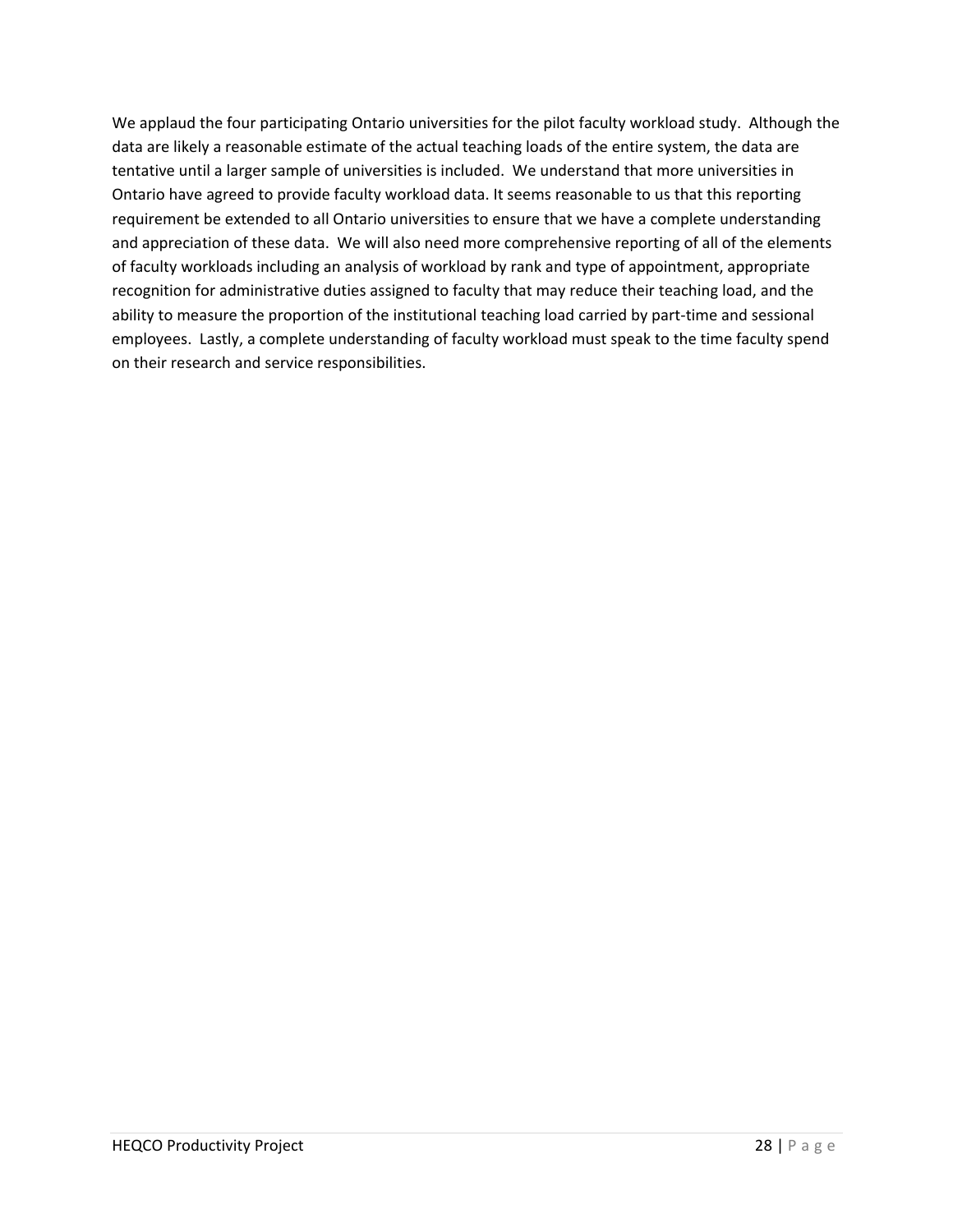# **Appendix 1. Select bibliography of interesting reading about defining and measuring productivity in higher education**

- Entrepreneurship in Higher Education Retreat. (2011). *College 2.0: An Entrepreneurial Approach to Reforming Higher Education: Overcoming Barriers and Fostering Innovation*. http://www.kauffman.org/uploadedFiles/entrepreneurial\_approach\_to\_higher\_ed\_reform.pdf
- Lumina Foundation Focus. (2012). *College, Rewired: Innovative approaches help higher education connect to productivity.* http://focus.luminafoundation.org/summer2012/
- Lumina National Productivity Conference. (2010). *Navigating the "New Normal".* http://www.luminafoundation.org/publications/Navigating the new normal.pdf
- Middaugh, M.F. (2002). *A Consortial Approach to Assessing Instructional Expenditures' or Presentation: 'You've Got Questions We've Got Answers ‐‐ The National Study of Instructional Costs and Productivity'.*

http://www.udel.edu/IR/cost/

- Musick, M.A. (2011). *An Analysis of Faculty Instructional and Grant‐based Productivity at The University of Texas at Austin.*  http://www.utexas.edu/news/attach/2011/campus/32385\_faculty\_productivity.pdf
- National Research Council. (2012). *Improving Measurement of Productivity in Higher Education. Panel on Measuring Education Productivity: Conceptual Framework and Data Needs.* Teresa A. Sullivan, Christopher Mackie, William F. Massy and Esha Sinha, eds. Committee on National Statistics and Board on Testing and Assessment, Division of Behavioral and Social Sciences and Education. Washington, DC: The National Academies Press. http://www.nap.edu/catalog.php?record\_id=13417
- Vedder, R., Matgouranis, C., Robe, J. (2011). *Faculty Productivity and Costs at The University of Texas at Austin: A Preliminary Analysis.* Center for College Affordability and Productivity. http://www.centerforcollegeaffordability.org/uploads/Faculty\_Productivity\_UT-Austin\_report.pdf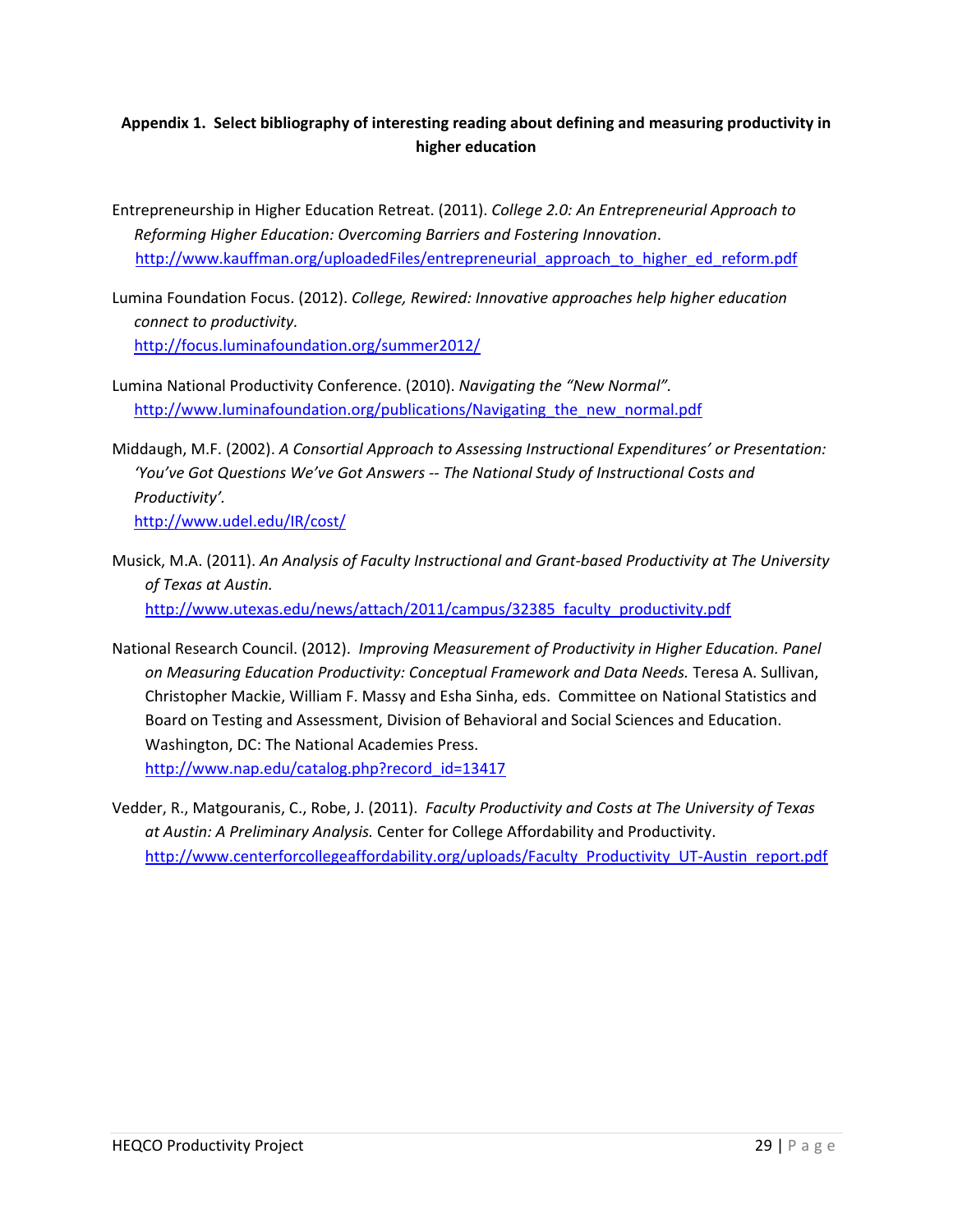#### **Appendix 2. List of Panel members and their affiliations**

Paddy Buckley, Ministry of Training, Colleges and Universities Glenn Craney, Council of Ontario Universities, York University Lindsay DeClou, Higher Education Quality Council of Ontario Fiona Deller, Higher Education Quality Council of Ontario Rani Dhaliwal, Colleges Ontario, Humber College Peter Gooch, Council of Ontario Universities Alan Harrison, Council of Ontario Universities, Queen's University Martin Hicks, Ministry of Training, Colleges and Universities (Chris Monahan came to the first meeting and Martin to the second) Steve Hudson, Colleges Ontario, Niagara College Ruth MacKay, Colleges Ontario, Humber College Maureen Mancuso, Council of Ontario Universities, University of Guelph Barry McCartan, Ministry of Training, Colleges and Universities Chris Monahan, Ministry of Training, Colleges and Universities Bonnie Patterson, Council of Ontario Universities Andy Potter, Deloitte Adel Sedra, Council of Ontario Universities, University of Waterloo Bill Summers, Colleges Ontario Ema Thurairajah, Deloitte Harvey Weingarten, Higher Education Quality Council of Ontario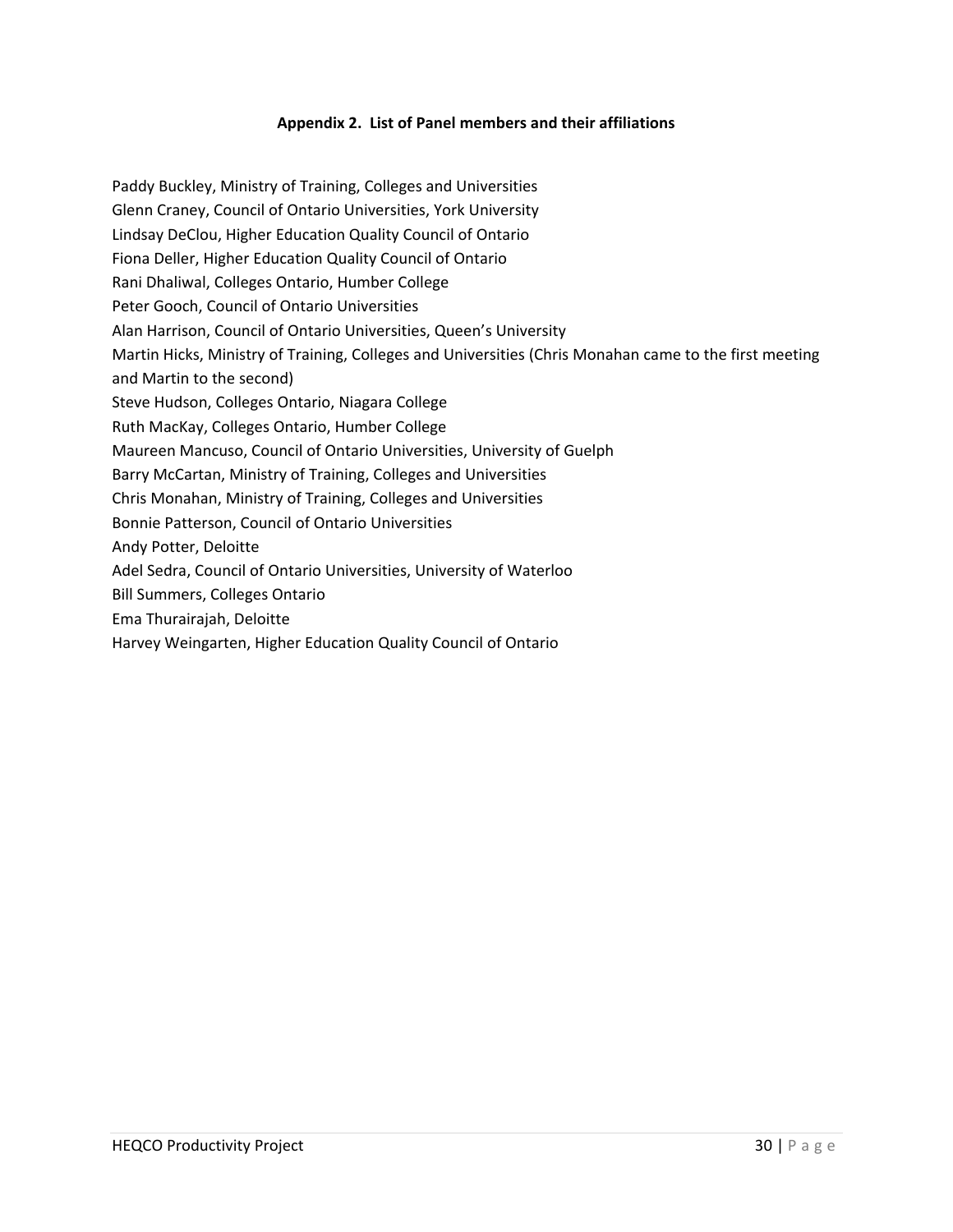#### **Appendix 3. Explanatory notes for figures and tables**

#### **Figure 1. Re: full‐time equivalent (FTE) student enrolments in the Ontario university sector**

- All
	- o PSIS data represent program by program headcounts, leaving the possibility for double counting if students are enrolled in more than one program.
- Saskatchewan
	- o For the University of Saskatchewan, the definition of full‐time and part‐time has changed. The registration status for enrolments as of 2008/09 refers to the September to December period. In the previous years, it referred to the September to April period.
	- o For the University of Saskatchewan, residency enrolments in the health‐related programs are not included as of 2008/09 for enrolments.
	- o Data for the University of Regina (2005‐2008) are estimates.
- Alberta
	- o The following institutions, previously colleges, changed to university status. As of the 2004/05 reporting year: Alberta College of Art and Design (Alberta); as of the 2009/10 reporting year: Grant McEwan University and Mount Royal University (Alberta).
- British Columbia
	- o The following institutions, previously colleges, changed to university status. As of the 2005/06 reporting year: University College of the Cariboo and Open Learning Agency (British Columbia); as of the 2008/09 reporting year: Capilano College, Malaspina University College, Emily Carr Institute of Art and Design, Kwantlen University College and University College of the Fraser Valley (British Columbia).
- Ontario
	- o PSIS data includes a number of affiliates and non‐publicly‐funded institutions. Their collective enrolments do not materially impact the analyses.

#### **Figure 2. Re: full‐time equivalent (FTE) student enrolments in the Ontario college sector**

Subset of Category "Full System FTE" (all reported college activity, including apprenticeship, academic upgrading, nursing, and other unfunded activity). Postsecondary funded FTEs and international headcount for all three semesters converted to FTEs. Due to missing data, international FTEs for 2001/02 and 2002/03 are projections based on the average per cent change from 2003/04 to 2005/06.

#### Figure 3 and Table 1. Re: The average number of FTE students per full-time faculty member in the **Ontario university sector**

- All
- o PSIS data represent program counts and not headcounts leaving the possibility for double counting if students are enrolled in more than one program.
- o FTEs are calculated for institutions included in both PSIS and UCASS.
- o The same provincial notes from FTEs apply.
- UCASS includes only full‐time faculty and the ratio of full‐ to part‐time faculty varies by institution. Thus, the estimates provided for the number of FTEs per FTF are not a comprehensive reflection of FTEs per faculty.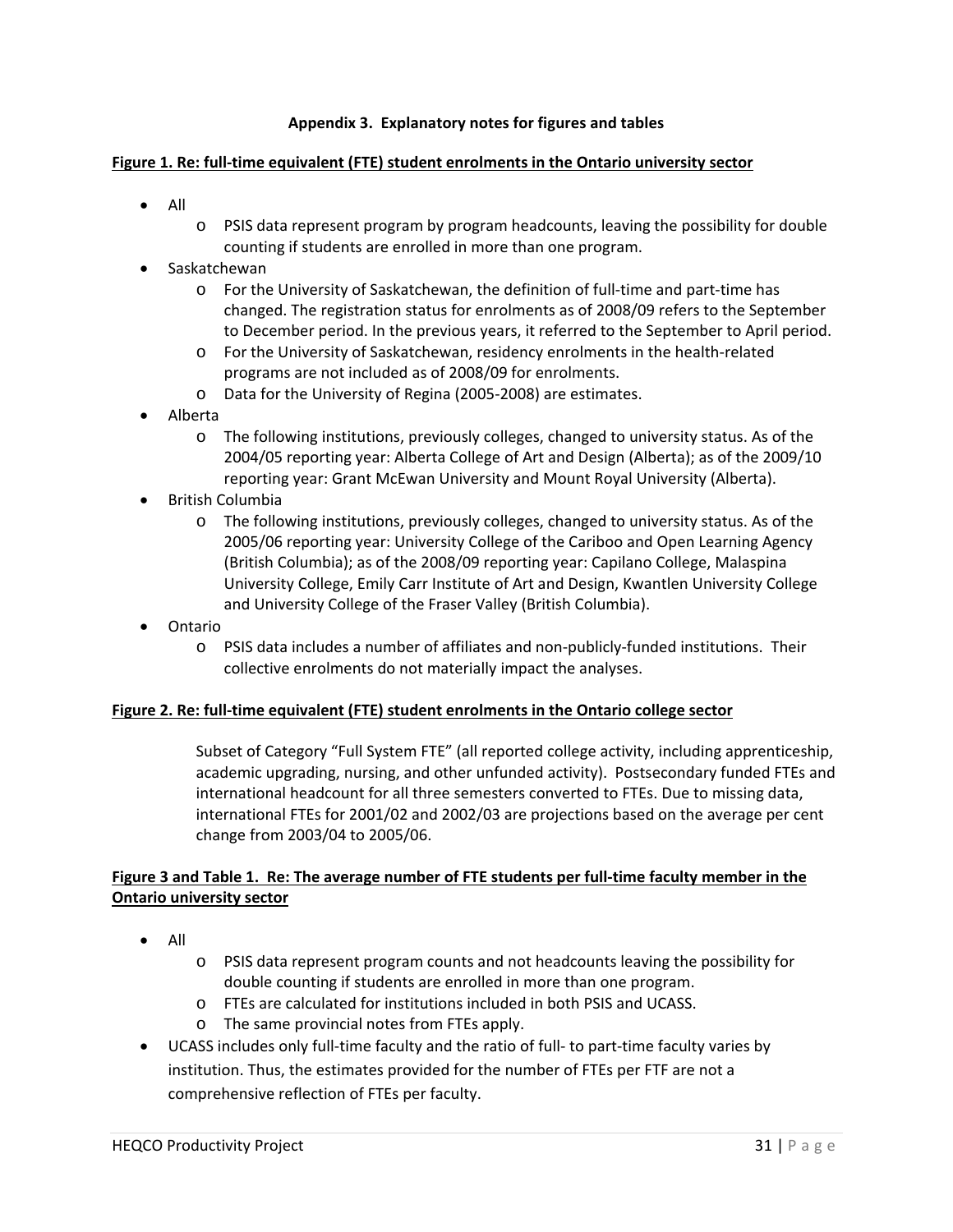### Figure 4. Re: The average number of FTE students per full-time faculty member in the Ontario college **sector**

- Subset of Category "Full System FTE" (all reported college activity, including apprenticeship, academic upgrading, nursing, and other unfunded activity). Postsecondary funded FTEs and international headcount for all three semesters converted to FTEs. Due to missing data, international FTEs for 2001/02 and 2002/03 are projections based on the average per cent change from 2003/04 to 2005/06.
- Full-time faculty refer to funded faculty and exclude librarians and counsellors. Estimates the ratio of postsecondary and international FTEs to full FTEs is calculated for each year (approximately .83) and then applied to category 5 (Faculty). Prior to 2005/06 it is based on the average ratio from 2005/06 to 2010/11 due to missing data.

# Figure 5 and Table 2. Re: Average operating dollars per FTE student for Ontario universities (in 2008 **dollars)**

- PSIS data represent program counts and not headcounts leaving the possibility for double counting if students are enrolled in more than one program.
- FTEs are calculated for institutions included in both PSIS and CAUBO.
- The same provincial notes from FTEs apply.
- Dollars are expressed as constant 2008 dollars, using Statistics Canada Consumer Price Index data.
- Provincial rank (in descending order) of operating funding (grants plus tuition) over seven years is provided below for additional information:

| $1.00$ and $1.00$ and $1.00$ and $1.00$ and $1.00$ and $1.00$ and $1.00$ and $1.00$ and $1.00$ and $1.00$ and $1.00$ and $1.00$ and $1.00$ and $1.00$ and $1.00$ and $1.00$ and $1.00$ and $1.00$ and $1.00$ and $1.00$ and |         |                |         |         |                |                |         |
|-----------------------------------------------------------------------------------------------------------------------------------------------------------------------------------------------------------------------------|---------|----------------|---------|---------|----------------|----------------|---------|
| <b>Province</b>                                                                                                                                                                                                             | 2002/03 | 2003/04        | 2004/05 | 2005/06 | 2006/07        | 2007/08        | 2008/09 |
| <b>NL</b>                                                                                                                                                                                                                   | 5.      | 4              | 4       | 4       | 3              | 3              | 3       |
| PE                                                                                                                                                                                                                          |         | 1              |         |         | 1              |                |         |
| <b>NS</b>                                                                                                                                                                                                                   | 10      | 10             | 9       | 8       | 9              | 8              |         |
| NB                                                                                                                                                                                                                          | 7       |                | 8       | 6       | 6              | 6              | 6       |
| QC                                                                                                                                                                                                                          | 6       | 6              |         | 10      | 10             | 10             | 9       |
| ON                                                                                                                                                                                                                          | 8       | 9              | 10      | 9       | 8              | 9              | 10      |
| MB                                                                                                                                                                                                                          | 2       | 5              | 6       |         | 7              |                | 8       |
| <b>SK</b>                                                                                                                                                                                                                   | 9       | 8              | 5       | 5       | 5              | 5              | 4       |
| AB                                                                                                                                                                                                                          | 3       | $\overline{2}$ | 2       | 3       | $\overline{2}$ | $\overline{2}$ | 2       |
| BC                                                                                                                                                                                                                          | 4       | 3              | 3       | 2       | 4              |                | 5       |

#### **Provincial ranking of operating \$ / FTE over time**

#### **Figure 6. Re: Average operating dollars per FTE student for Ontario colleges (in 2008 dollars)**

• Subset of Category "Full System FTE" (all reported college activity, including apprenticeship, academic upgrading, nursing, and other unfunded activity). Postsecondary funded FTEs and international headcount for all three semesters converted to FTEs. Due to missing data, international FTEs for 2001/02 and 2002/03 are projections based on the average per cent change from 2003/04 to 2005/06.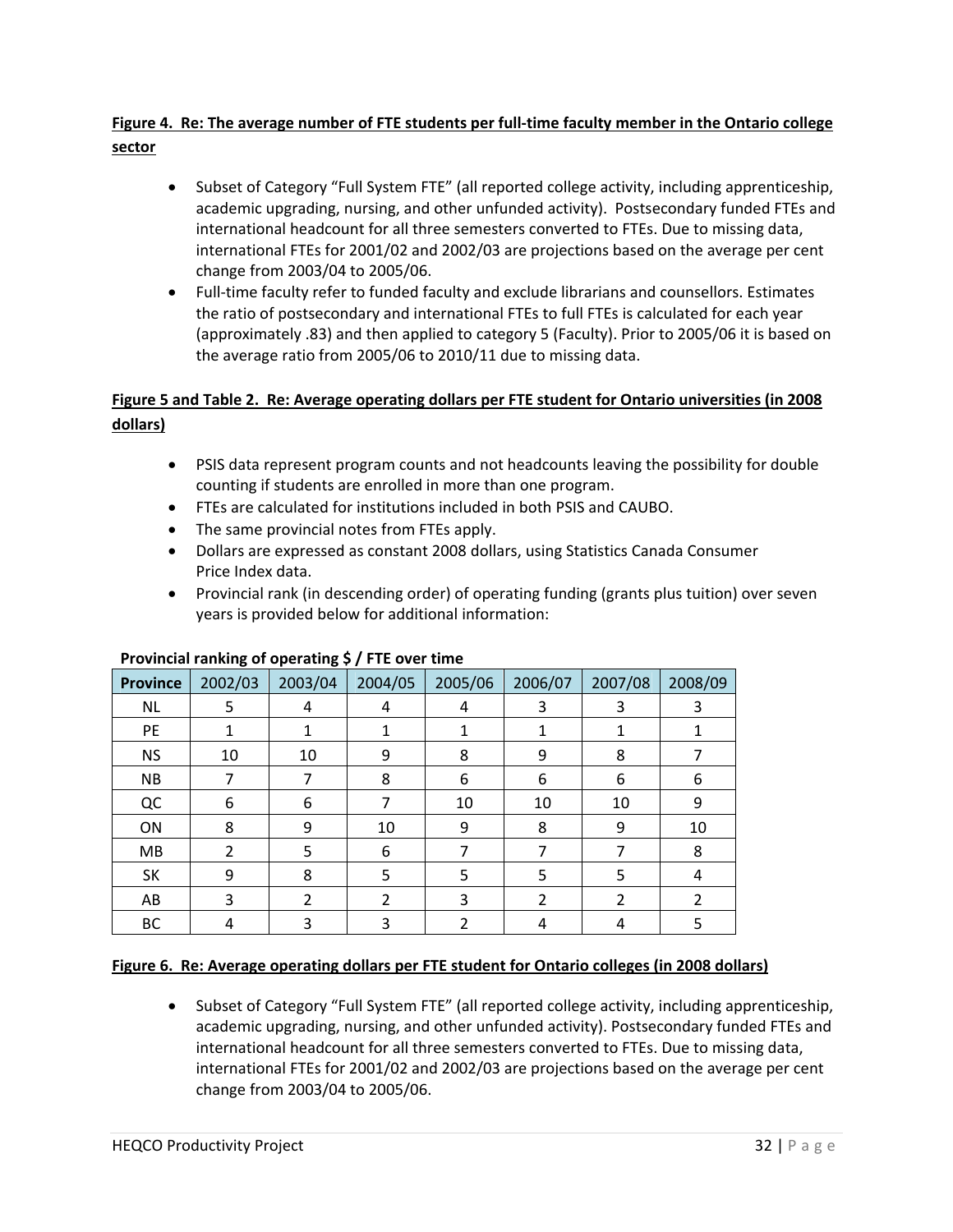• Operating dollars: MTCU college funding allocation and domestic tuition and international tuition.

#### **Figure 7. Re: Number of graduates from Ontario's university sector**

- The same provincial notes from FTEs apply.
- Graduates are calculated by calendar year, not academic.

#### **Figure 8. Re: Number of graduates from Ontario's college sector**

• Graduates, including international students, from funded PSE programs. Graduation year, not reporting year.

# Table 3 and Figure 9. Re: Number of graduates per full-time faculty member in the Ontario university **sector**

- Data has not been time shifted.
- Graduates are calculated by calendar year and UCASS data are for the academic year.
- Graduates are calculated for institutions included in both PSIS and UCASS.
- UCASS includes only full-time faculty, and the ratio of full- to part-time faculty varies by institution. Thus, the estimates provided for the number of graduates per FTF are not a comprehensive reflection of graduates per all faculty teaching at institutions.
- The same provincial notes from FTEs apply.
- Quebec
	- o The graduate counts for the Quebec institutions up to and including 2008 do not include micro programs and attestations however, as of 2009, these are included.

#### **Figure 10. Re: Number of graduates per full‐time faculty member in the Ontario college sector**

- Graduates, including international students, from funded PSE programs. Graduation year, not reporting year.
- Full‐time faculty refer to funded faculty and exclude librarians and counsellors. Estimates; the ratio of postsecondary and international FTEs to full FTEs is calculated for each year (approximately .83) and then applied to category 5 (Faculty). Prior to 2005/06 it is based on the average ratio from 2005/06 to 2010/11 due to missing data.

#### Figure 11 and Table 4. Re: Operating dollars per graduate in the university sector (in 2008 dollars)

- Graduates are calculated for institutions included in both PSIS and CAUBO.
- The same provincial notes from FTEs apply.
- Graduates are calculated by calendar year and CAUBO data are for the fiscal year.
- Quebec
	- o The graduate counts for the Quebec institutions up to and including 2008 do not include micro programs and attestations however, as of 2009, these are included.
- Statistics Canada, which provided the data behind this figure, prefers an alternative method of calculation, using a four year moving average of operating dollars to "match" the attributed time span a graduate may have spent at the institution. HEQCO has selected the simpler method of matching operating dollars in the year of graduation, in recognition that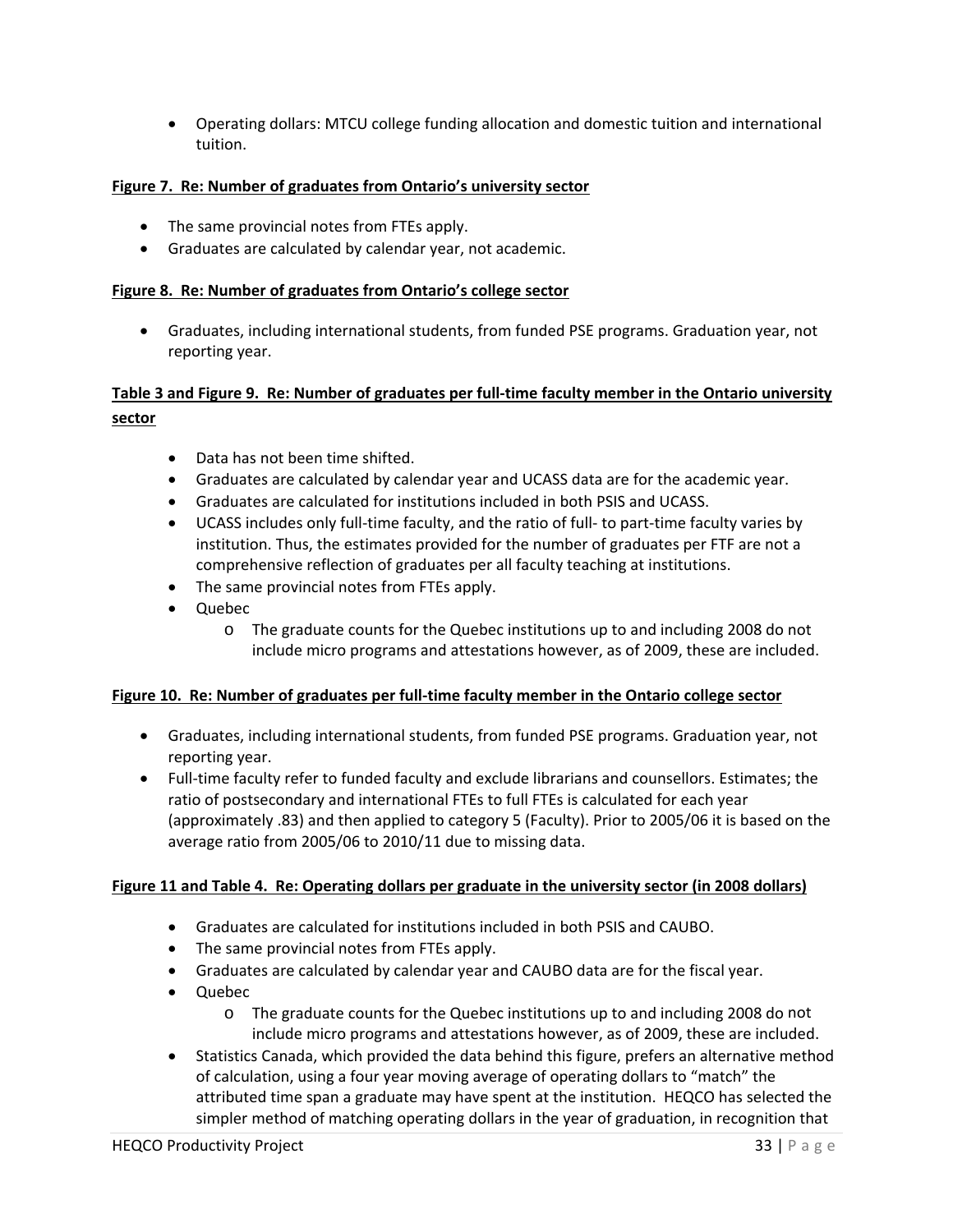time frames to graduation may vary across provinces, and could not be factored into the production of this ratio.

#### **Figure 12. Re: Operating dollars per graduate in the Ontario college sector (in 2008 dollars)**

- Note that graduation and funding years are not offset. Funding changes will not normally affect graduation numbers until two to three years after the change, which is not directly captured in this ratio.
- Graduates, including international students, from funded PSE programs. Graduation year, not reporting year.
- Operating dollars: MTCU college funding allocation and domestic tuition and international tuition; fiscal year basis.

#### **Table 6. Re: Provincial ranking of share of funding in college‐targeted NSERC grant competitions**

• A total of grants provided by the Natural Sciences and Engineering Research Council of Canada: Applied Research and Development, Applied Research Tools and Instrument, College‐University Idea to Innovation, Industrial Research Chairs for Colleges, Innovation Enhancement and Technology Access Centre.

#### Figure 14 and Table 7. Re: Mean normalized H-scores of faculty members in universities in each **province**

• See Appendix 4

#### **Table 8. Re: College Full‐Time Faculty Workload**

● College full-time faculty workload parameters are prescribed in a province-wide collective agreement, and documented on a "standard workload form" used by all colleges. Data presented here are from a 2007/08 survey by the Ontario Ministry of Labour, updated in 2010, in which 20 of the 24 colleges participated. The data is still relevant today, as the workload provisions in the collective agreement have not been materially amended in subsequent rounds of bargaining. In addition to student contact (classroom teaching) parameters, the collective agreement sets out parameters for assigning preparation, marking, and non-teaching duties.

#### **Table 9. University full‐time faculty workload**

- Pilot data from 2010/11. Includes the workloads of all faculty members who have some expectation of teaching.
- Research intensiveness identified by evidence of research contracts and grants, and other research activity such as book publishing, publication record, creative activities, editing a journal or presenting at a peer adjudicated conference. The universities in the pilot study were not able to develop a comprehensive measure of the research activity of faculty. The measures used in the pilot study may underrepresent the number of faculty actively engaged in research.
- The data in Table 9 include only assigned classes. University faculty are engaged in other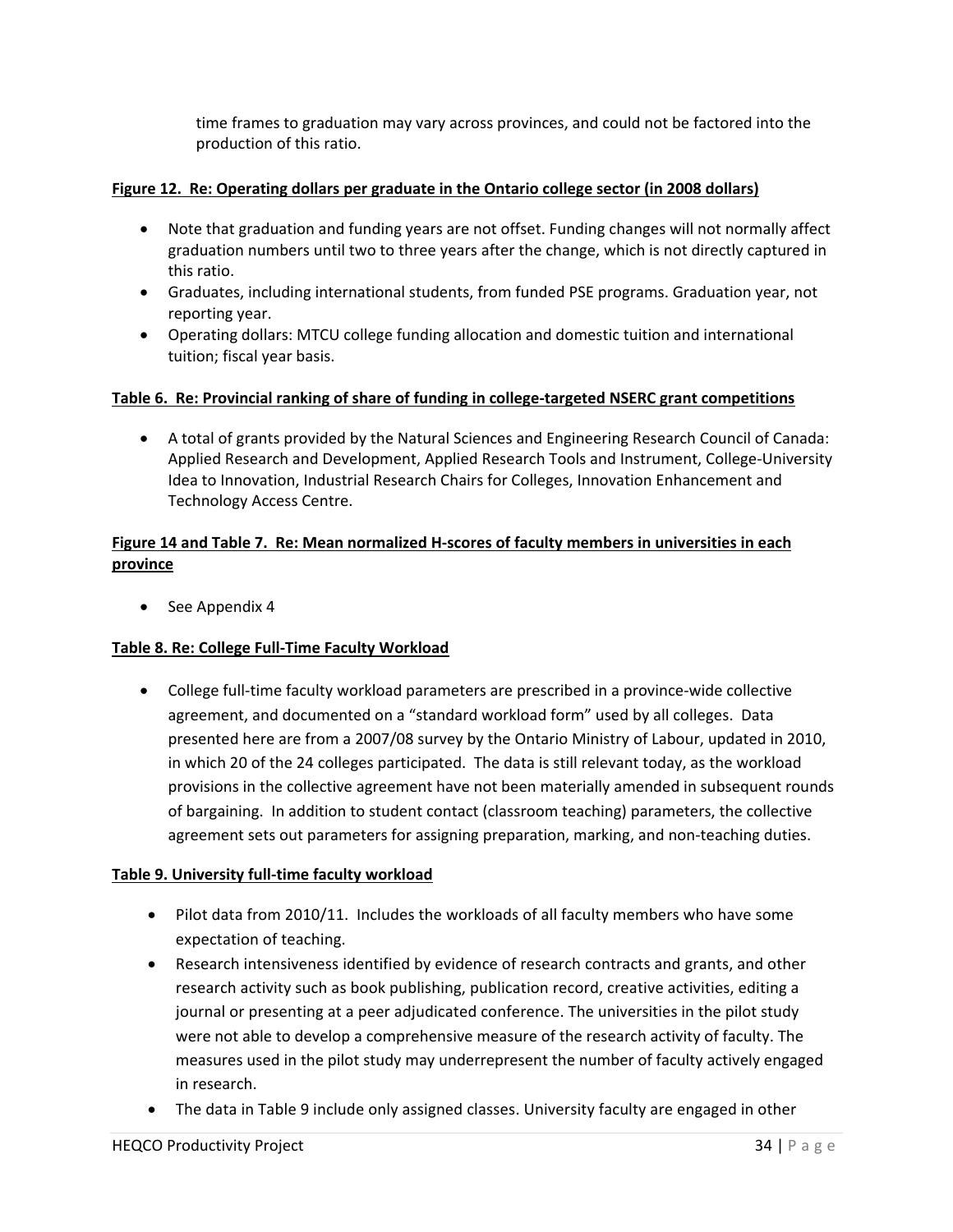teaching activities not captured – most notably, the supervision and training of graduate students and unassigned teaching of undergraduates (including supervision of undergraduate research projects and student advising), and development of curriculum and learning outcomes.

• The workload of university faculty relating to research and service to the university and the community are also not captured in the workload data presented.